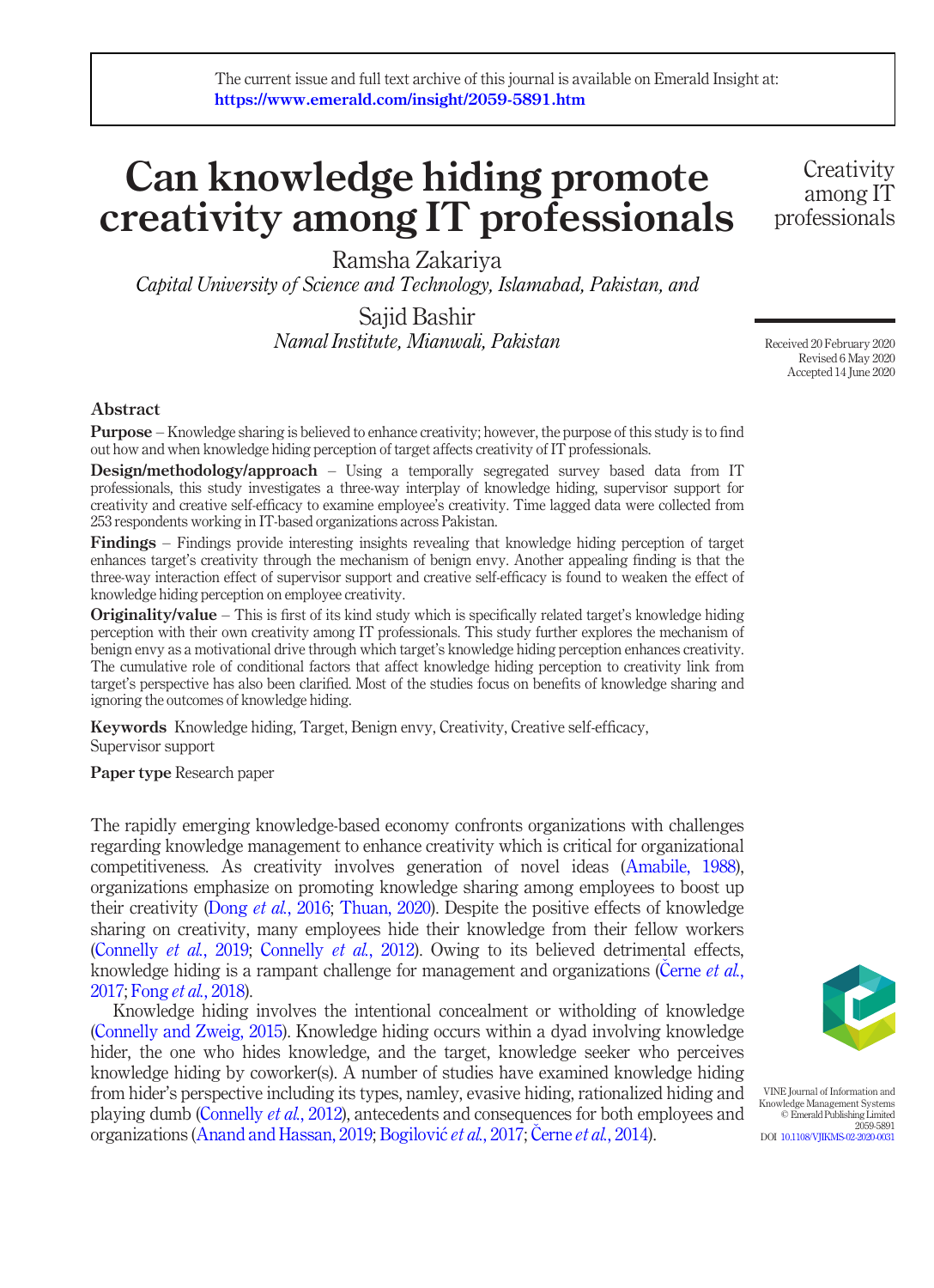Despite impeding consequences of knowledge hiding for both hider and target ([Cerne](#page-14-5) et al.[, 2014;](#page-14-5) [Rhee and Choi, 2016](#page-16-0)), the phenomenon has generally been discussed with a unidirectional perspective looking at it from the lense of knowledge hider, while the perspective of target who perceives knowledge hiding is largely ignored [\(Wang](#page-17-1) et al., 2019). However, this perspetive tells one side of the story, and this ommission seems precarious, as both parties in the dyad may perceive and experience knowledge hiding differently. Lately, experts of knowledge hiding literature have begun to call for research from target's perspective regarding its positive or negative consequences, mechanism and boundary conditions (for example, [Connelly](#page-15-1) *et al.*, 2019). In our study, we explore the phenomenon by focusing on the target who perceives knowledge hiding and its effect on target's creativity.

We further propose that it is crucial to examine the mechanism by identifying target's emotional reaction, as targets' knowledge hiding perception triggers their emotions and psychological states which can lead to behavioral reactions and performance outcomes [\(Connelly and Zweig, 2015;](#page-14-2) [Holten](#page-15-4) et al., 2016; [Serenko and Bontis, 2016](#page-16-1)). A recent study by [Wang](#page-17-1) et al. (2019) suggests that targets' perceived knowledge hiding makes them feel deprived of knowledge and causes psychological discomfort which motivates them to respond with self-determined adaptive behavior to enhance their competence and performance.

Similarly, upward social comparison suggests that when targets perceive they lack the something which their counterparts have, it generates psychological discomfort which inspires them for self-improvement ([Collins, 1996\)](#page-14-6). Benign envy is a depriving and discomforting feeling developed by upward comparison of oneself lacking something as compared to the other person ([Van de Ven](#page-17-2) et al., 2009, [2011](#page-17-3)). This social comparison and feeling of being deprived of knowledge motivate the target to improve his/her knowledge and performance (Khan et al.[, 2017a;](#page-15-5) [van de Ven, 2017\)](#page-17-4). We propose that the targets under the influence of benign envy are likely to engage in self-enhancement activities to become more competent which will shape their performance.

Moreover, we present a three-way interaction with the combination of supervisor support for creativity and employee's creative self-efficacy in this relationship, as interactional perspective of creativity needs both contextual and individual factors ([Shalley](#page-17-5) et al., 2004; [Woodman and Schoenfeldt, 1990](#page-18-0)).

Our research seeks to contribute to the literature and practice in the domain of knowledge management through several ways. First, we explore the neglected side of knowledge hiding by focusing on target's perception and determine its effect on creativity. In doing so, we respond to recent calls to study target's perspective and its outcomes [\(Connelly](#page-15-1) et al., 2019). Further, based on upward comparison literature [\(Festinger, 1954\)](#page-15-6), we extend the literature of psychological reactions to knowledge hiding by examining the mechanism of benign envy as target's emotional reaction to knowledge hiding. In addition, this study provides insights about how contextual and individual factors shape the creativity of targets who perceive knowledge hiding. To our knowledge, this is first study which examines the three-way interplay among target's perceptions of knowledge hiding, supervisor support for creativity and creative self-efficacy on creativity. We conducted our study in IT-based organizations where knowledge management is critical in achieving organizational success. Acquiring latest and robust knowledge is imperative for IT professionals to perform their job effectively which determines their performance. Our study will provide insights for organizational decision-makers in managing knowledge behaviors of employees their outcomes and also identifying creative self-efficacy and supervisor support for creativity as coping mechanisms to deal with knowledge hiding at work.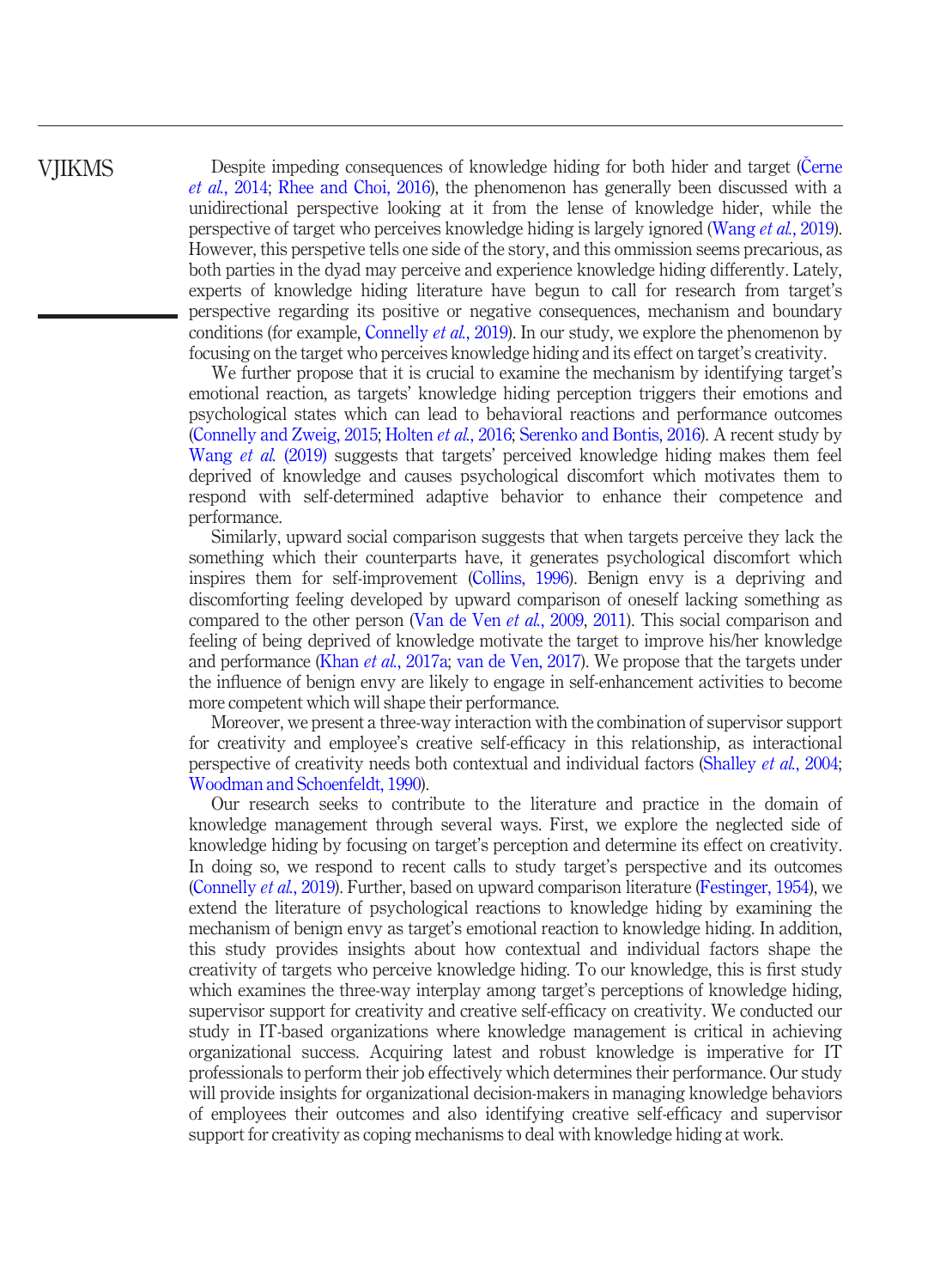#### Literature review

Target's perception of knowledge hiding and creativity

Employee creativity is defined as the generation and exploration of novel and useful ideas and knowledge related to work [\(Amabile, 1988;](#page-14-0) [Oldham, 2003;](#page-16-2) [Woodman](#page-18-1) et al., 1993; [Zhou](#page-18-2) [and Shalley, 2008\)](#page-18-2). To develop new ideas at work, employees are required to have information regarding the issues and tasks at hand ([Amabile, 1983\)](#page-14-7). Hence, they look for knowledge from different sources of information around them such as their coworkers[\(Alavi](#page-14-8) [and Leidner, 2001](#page-14-8); [Ford and Staples, 2010\)](#page-15-7). In this regard, several studies have acknowledged that knowledge sharing among coworkers facilitates the ability of production of new ideas, thereby enhancing creativity of employees ([Kremer](#page-16-3) et al., 2019; Men [et al.](#page-16-4), [2019\)](#page-16-4). Conversely, studies argue that when employees intentionally withhold knowledge from each other when it is requested from the other, it inhibits the creativity of coworkers, as it limits the availability of information and ideas (Cerne et al.[, 2017;](#page-14-1) [Cerne](#page-14-5) et al., 2014).

However, this phenomenon is required to be looked from the perspective of targets who perceive that knowledge has been hidden from them by their coworker/coworkers [\(Bogilovi](#page-14-4)c et al.[, 2017](#page-14-4); [Connelly](#page-15-1) et al., 2019). Past research suggests that when targets perceive that their coworkers hide knowledge from them, it evokes negative emotions and behaviors in them [\(Connelly and Zweig, 2015;](#page-14-2) [Serenko and Bontis, 2016\)](#page-16-1). This idea is also supported by [Cerne](#page-14-5) et al. [\(2014\),](#page-14-5) who argue that when employees perceive knowledge hiding behavior from coworkers, this develops feelings of distrust for the knowledge hiders. This may also develop feelings about the hider that he would not help the target in future in acquiring knowledge. We argue that this distrust on the hider develops feelings in the target to stop relying on hider to get information, and they rely on their own abilities and other sources of knowledge to get the desired information (Wang *et al.*[, 2019\)](#page-17-1). This will mitigate their dependence on knowledge hider for knowledge.

Moreover, when targets perceive that knowledge is being hidden from them, they realize that they lack some information that their coworkers have. This knowledge gap makes them feel deprived of knowledge and makes them feel dissatisfied [\(Loewenstein, 1994;](#page-16-5) [Shani and](#page-17-6) [Zeelenberg, 2007;](#page-17-6) [Wilson and Gilbert, 2005\)](#page-18-3). Hence, because of curiosity, they strive harder to acquire more information ([Loewenstein, 1994;](#page-16-5) [Veeravalli](#page-17-7) *et al.*, 2019). Acquiring new information from other sources will help them in generating new ideas, and hence, this will improve their creative performance. This leads to our first hypothesis:

H1. Target's perception of knowledge hiding is positively and significantly related to creativity.

#### Target's perception of knowledge hiding and benign envy

Employees working together make request and ask for knowledge frequently from their organizational members and colleagues [\(Werner and Dickson, 2018\)](#page-17-8). They generally ask for knowledge from those coworkers who have good knowledge and expertise of the task at hand [\(van Ginkel and van Knippenberg, 2009](#page-17-9)). In other words, those who ask for knowledge make requests to those fellow workers who they deem to be having more expertise and information about task at hand as compared to them. Hence, individuals make information requests on the basis of upward comparison with the coworkers who are more knowledgeable.

Upon requesting some knowledge, if the target perceives that the information asked has been refused, stalled or ignored by the coworker, it develops a perception of target that knowledge is been hidden from him or her ([Connelly](#page-15-2) et al., 2012). Given the target's perception that his/her coworker has better knowledge, and he/she is hiding that knowledge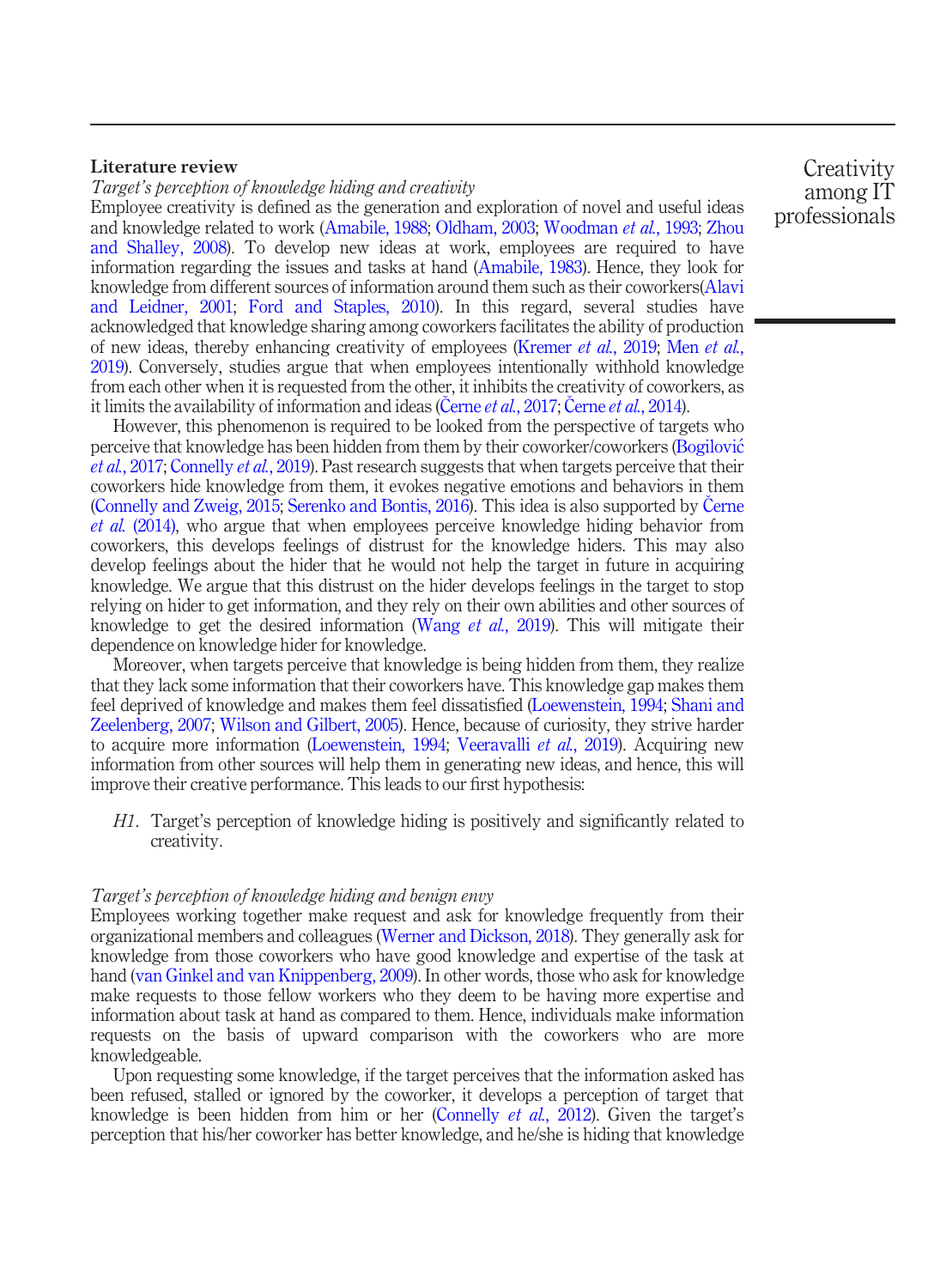based on justified or unjustified reasons, the target may develop frustrating feelings of not knowing what other coworkers know [\(Holten](#page-15-4) *et al.*, 2016). This frustrating feeling of not having the knowledge that someone else has, developed by upward comparison of oneself with others in which one feels lacking something that others have, is called benign envy [\(Salerno](#page-16-6) et al., 2019; [Van de Ven](#page-17-2) et al., 2009, [2011\)](#page-17-3). Hence, targets of knowledge hiding develop benign envy for coworkers who have better knowledge than them. Based on these arguments, the following hypothesis is formulated:

H2. Target's perception of knowledge hiding is positively and significantly related to benign envy.

#### Benign envy and creativity

Benign envy evokes the feelings of motivation developed in the individual by upward comparison with other fellow workers ([Lange and Crusius, 2015](#page-16-7); [Smallets](#page-17-10) et al., 2016). [Van](#page-17-2) [de Ven](#page-17-2) *et al.* (2009) provide evidence for this by giving the notion that benign envy can lead to an individual feeling frustrated and inferior owing to lack of something which others in comparison have. Further, benign envy evokes inferiority and inspires individuals to wish to improve and level up in comparison to their counterparts [\(Crusius](#page-15-8) *et al.*, 2020). The upward social comparison and the frustration elicited by it triggers an orientation of challenge in the targets to acquire what others have but they lack ([Crusius and Mussweiler,](#page-15-9) [2012](#page-15-9); [Salerno](#page-16-6) et al., 2019), such as knowledge and expertise. More specifically, when individuals perceive that their coworkers are better off in resources such as knowledge, it motivates them to strive hard to achieve more knowledge as well ([Lee and Duffy, 2019\)](#page-16-8). Hence, employees work hard and look for information from different sources and establish their resources.

Creativity requires the preliminary information about the tasks at hand to produce novel ideas [\(Amabile, 1983](#page-14-7)), and benign envy motivates individuals to collect those existing concepts that are required to generate new ideas ([Crusius](#page-15-8) *et al.*, 2020); this challenge orientation is likely to increase individual's creativity. In other words, social comparison processes stimulate the learning of new skills through motivation and challenge orientation [\(Aleksic and Mihelic, 2018](#page-14-9)), which can lead to new abilities such as the increased application of creative processes in the workplace such as acquiring and exploring ideas and information from diverse sources. By engaging in such creative activities, employees are more likely to perform more creatively thereby leading to improvement in their creativity performance([De Dreu](#page-15-10) et al., 2011). Moreover, creativity requires the individual to take risks, and benign envy is the pulling force that urges the individual to take risks ([Kwon](#page-16-9) *et al.*, [2017](#page-16-9)). Therefore, benign envy promotes creativity of employees, and hence it leads to the hypothesis:

H3. Benign envy is positively and significantly associated with creativity.

#### Mediating role of benign envy

As H<sub>2</sub> and H<sub>3</sub> provide support for the phenomenon that knowledge hiding perceptions of target promote benign envy in targets, and benign envy facilitates creativity of targets, we propose benign envy as the mediating mechanism between knowledge hiding perception and target's creativity.

The perception of knowledge hiding develops when employees make knowledge request to their coworkers having better knowledge about the issue at hand and they are denied to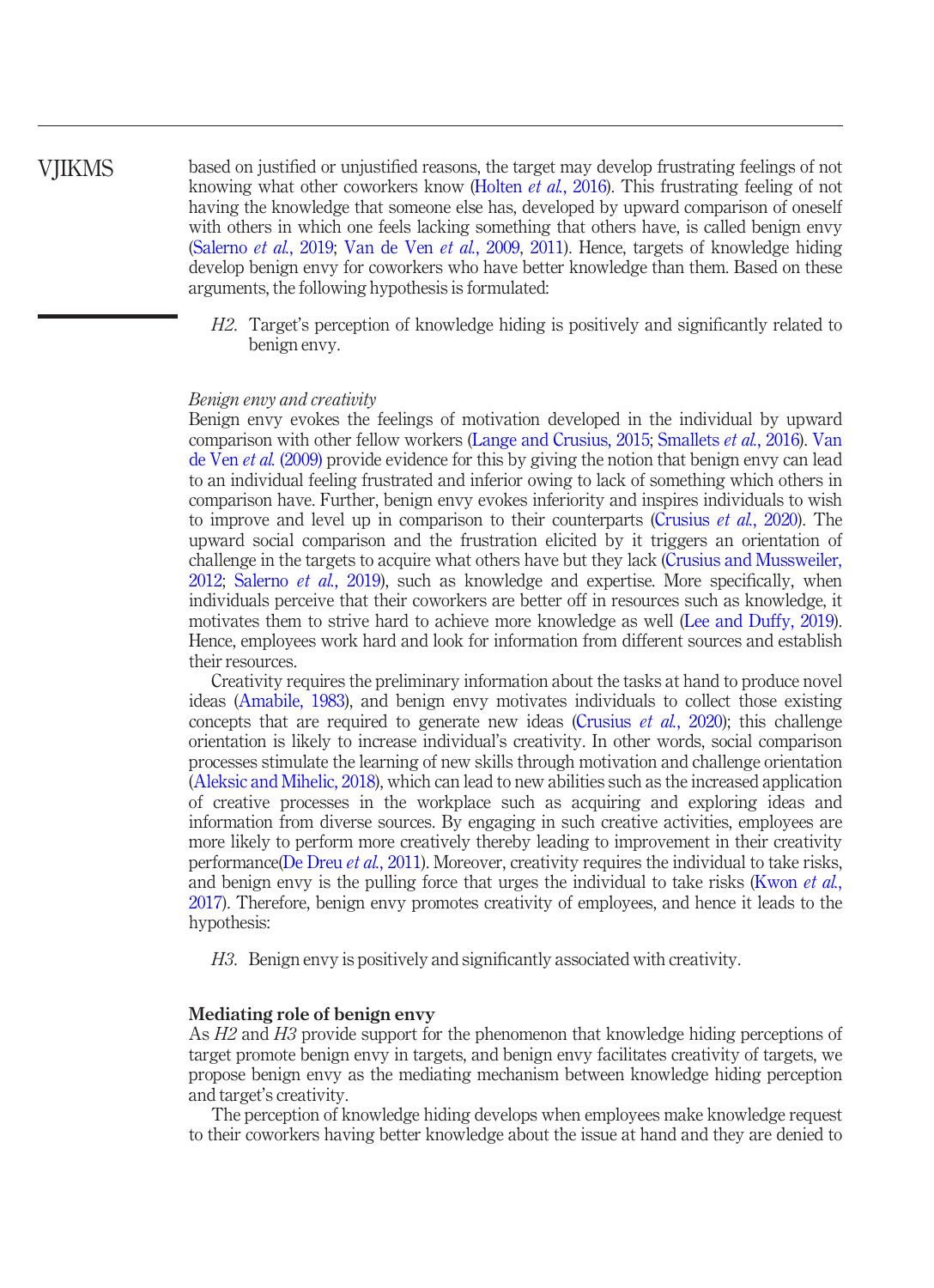be given that knowledge ([Connelly](#page-15-2) *et al.*, 2012). This can develop negative feelings in the targets [\(Arain](#page-14-10) et al., 2018). Previous studies support this idea that when knowledge hiders refuse to share their knowledge, targets develop emotions for them such as distrustful feelings for the knowledge hider (Cerne et al.[, 2014](#page-14-5)). In the same line, the targets develop some emotions which have the propensity to make them carry out their own tasks in a better way like the knowledge hiders can do with their expertise and knowledge. Such feelings involve feeling of frustration and inferiority developed by upward comparison [\(Khan](#page-15-11) et al., [2017b](#page-15-11)), that coworkers possess the knowledge that they refused to share and target lacks that knowledge. This feeling that is benign envy motivates the targets to equip themselves with the knowledge they lack through different sources ([Van de Ven](#page-17-2) et al., 2009, [2011\)](#page-17-3). Hence, the knowledge depth and breadth of employees enhances while acquiring and exploring new information from different sources which improves their creativity [\(Mannucci and Yong, 2018\)](#page-16-10). Based on these arguments, the following hypothesis is developed:

H4. Benign envy mediates the relation between target's perception of knowledge hiding and creativity.

#### Interaction effects of knowledge hiding perception of target, creative selfefficacy and supervisor support for creativity on employee creativity

Supervisor's behavior is an important factor that promotes creativity of followers [\(Ivcevic](#page-15-12) et al.[, 2020](#page-15-12)). Supervisors support employees and help them to use their creative abilities and hence in promoting creative performance of employees [\(Zhang and Bartol,](#page-18-4) [2010a, 2010b\)](#page-18-5). Hence, supervisor support constitutes an essential factor in influencing employee creativity [\(George and Zhou, 2007](#page-15-13); Tu et al.[, 2019](#page-17-11)). However, the interactional perspective of creativity suggests that contextual factors such as supervisor support interact with employees' internal characteristics to influence creativity outcomes ([Shalley](#page-17-5) et al., 2004; [Woodman and](#page-18-0) [Schoenfeldt, 1990\)](#page-18-0). Hence, individual differences affect the reactions of employees toward supervisor's support (Chae *et al.*[, 2019\)](#page-14-11). That is, employees' characteristics interact with the effectiveness of supervisory behavior for creativity [\(Kim, 2019](#page-15-14)). This can be explained with the notion that when employees get supported by their supervisors for acquiring new ideas and exploring new knowledge, and they have the self-belief on their creative abilities, this leads to greater creativity. The confidence and belief in oneself that he or she has the ability to accomplish tasks in a creative way is called creative self-efficacy [\(Tierney and Farmer,](#page-17-12) [2004\)](#page-17-12). Employees having greater creative self-efficacy also count on their supervisors to provide them support in the form of resources, directions and appreciation to perform creatively [\(Tierney and Farmer, 2002](#page-17-13)). Hence, employees' creative self-efficacy and supervisor's support serve as the ingredient to facilitate employees' creativity.

Employees who believe that their coworker/coworkers hide knowledge from them develop a distrust toward the knowledge hiders (Cerne et al.[, 2014\)](#page-14-5). This implies that they may stop counting on that particular coworker for acquiring knowledge and may rely upon their self-abilities and other sources of knowledge and support ([Wang](#page-17-1) *et al.*, 2019) such as their supervisor. Individuals with high self-efficacy beliefs make the best use of supervisor's support [\(Farmer and Tierney, 2017\)](#page-15-15). Supervisor may provide employees with diverse knowledge sources, resources for creative solutions and appreciation for creative outcomes [\(Shalley and Gilson, 2004](#page-16-11)). This motivates employees to generate and explore creative ideas [\(Aleksic and Mihelic, 2018\)](#page-14-9).

Moreover, knowledge hiding by coworkers leads employees to receive less information than required (Cerne et al.[, 2017](#page-14-1)), and it may create ambiguity about ideas for which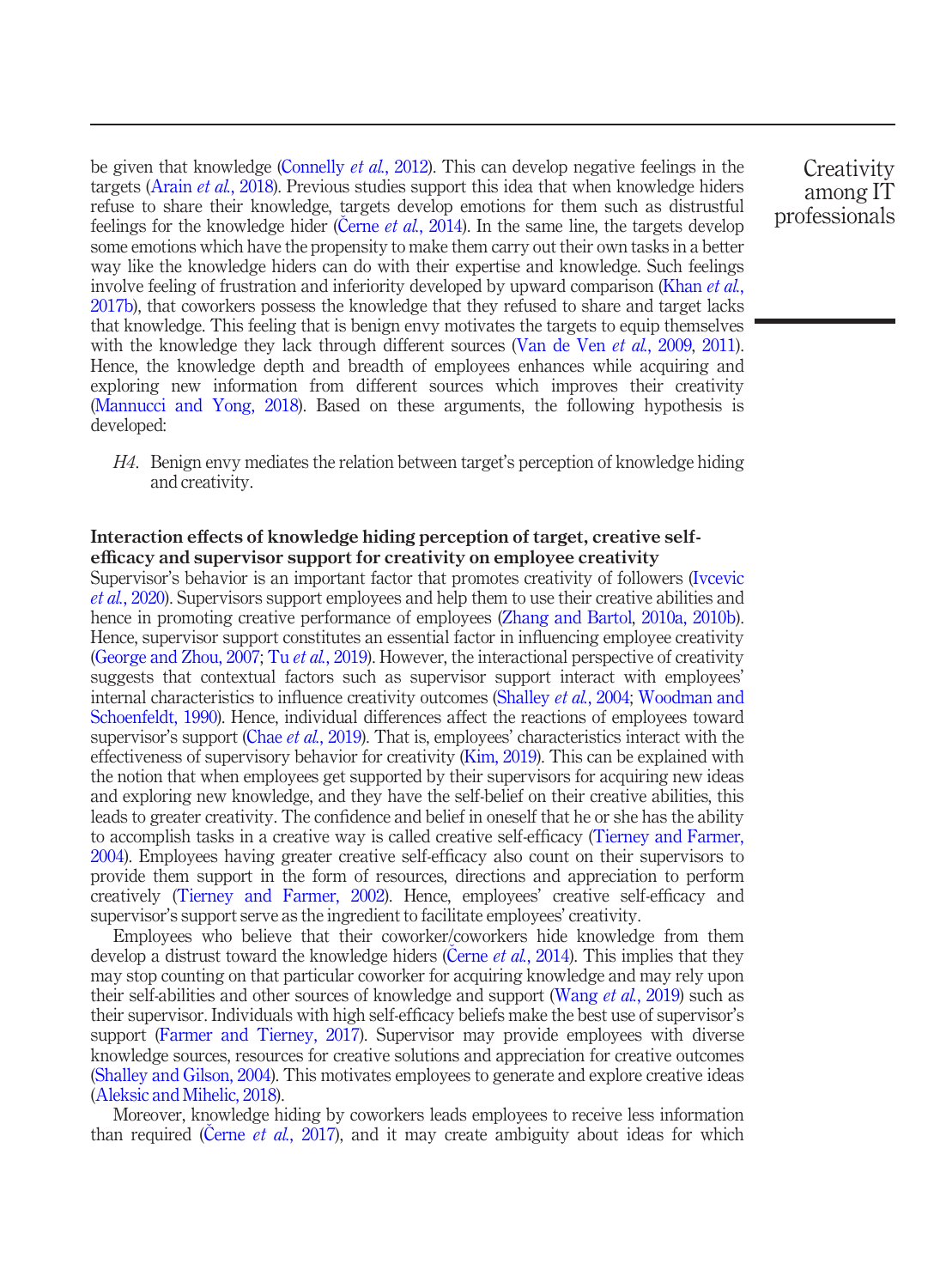knowledge request was made [\(Anaza and Nowlin, 2017](#page-14-12)). However, this ambiguity can be overcome when employees with high creative self-efficacy get the support for creative activities by supervisor. Supervisors provide subordinates the required information thereby reducing uncertainty and ambiguity ([Shalley and Gilson, 2004](#page-16-11)). Hence, employees with high self-efficacy and greater support from supervisor are more likely to be less influenced by knowledge hiding.

Following these arguments, we argue that supervisor support for creativity for employees with high creative self-efficacy, both of which predict employee creativity, may suppress the relationship between knowledge hiding perception of target and target's creativity. Specifically, we speculate that knowledge hiding may be less strongly related with employee creativity with high creative self-efficacy when leader is supportive for creativity. A supervisor who expects, encourages and supports his or her subordinates to work creatively will play an important role in boosting up their creativity ([Jiang and Gu,](#page-15-16) [2017](#page-15-16)). Under such circumstances, knowledge hiding may produce a weaker effect on employee creativity because supervisor provides enough support for promoting creative outcomes and the employees have confidence in their abilities for performing creatively. Also, in such scenario, employees will focus more on their creative performance than worrying about hiding behavior for a colleague. In the absence of supervisor support, employees rely more on colleagues for knowledge and ideas, and hence they will be having higher influence of knowledge hiding by coworkers on their creativity.

We speculate that for employees with high creative self-efficacy, high supervisor support has negative moderating influence (the stronger the supervisor support for creativity and creative self-efficacy the weaker knowledge hiding perception-creativity link). However, for employees with creative self-efficacy and high supervisor support, there is positive moderating influence (stronger knowledge hiding-creativity link).

Thus, we predict:

H5. Knowledge hiding perception of target, supervisor support for creativity and target's creative self-efficacy interact to affect employee creativity in such a way that when creative self-efficacy and supervisor support is high, the effect of knowledge hiding perception will be weaker.

[Figure 1](#page-5-0) presents the proposed theoretical linkage between variables.



<span id="page-5-0"></span>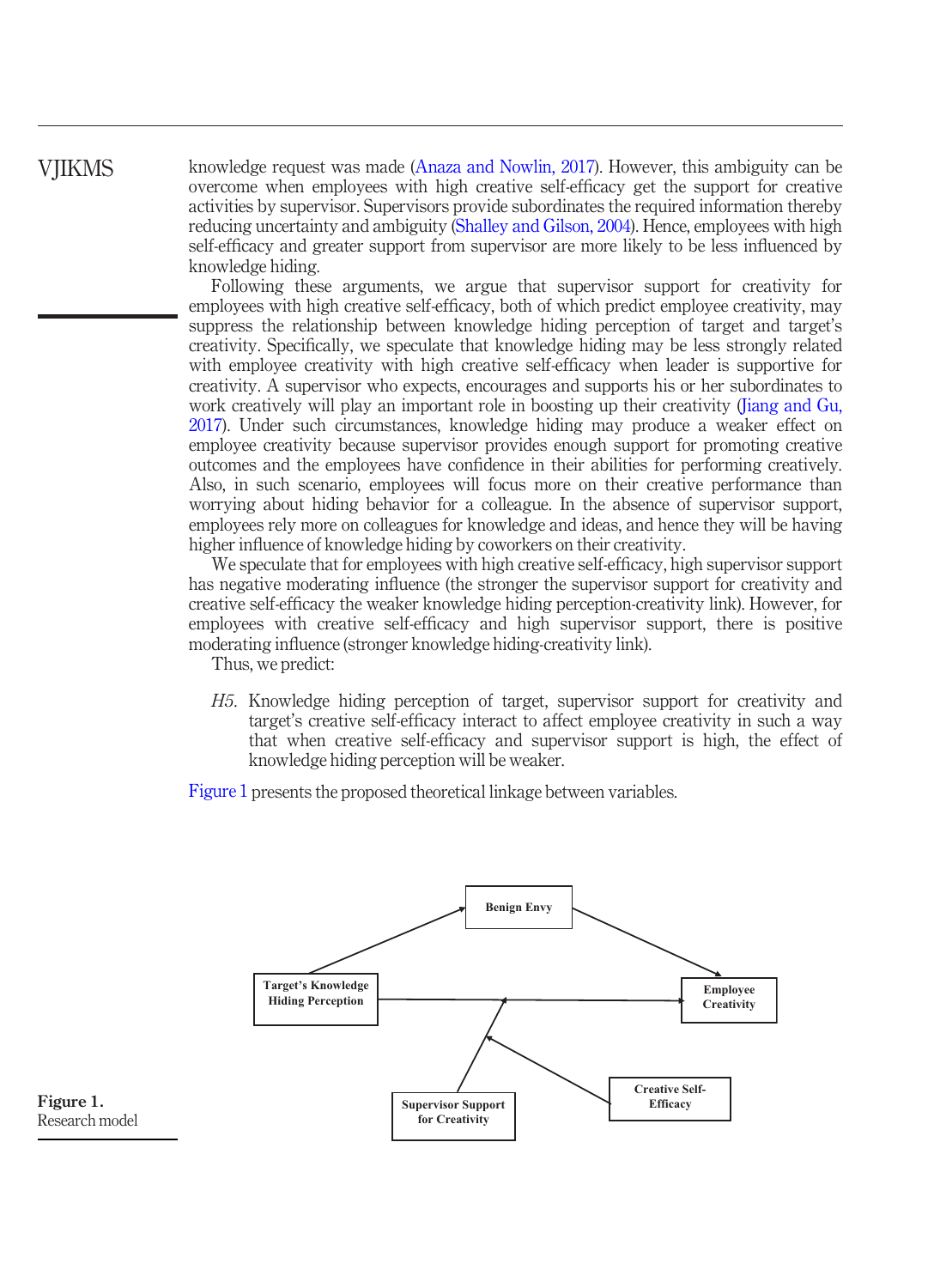#### **Methods**

#### Procedure and sample

Employees working in IT industry across Pakistan have been targeted in this study. To collect data, the HR managers of IT-based organizations were contacted, and they were communicated the purpose of research and were asked to help in collecting the data. Upon getting permission from HR department, data were collected through self-administered questionnaires. Two separate surveys were developed: one for supervisor and one for employees to avoid problems related to common method variance ([Podsakoff](#page-16-12) et al., 2003). Surveys were provided to employees and supervisors who filled and submitted the forms separately. To match the questionnaires, secret codes were assigned to each employee, and a list was generated that was provided to supervisors to refer to employee code.

To avoid common method bias [\(Podsakoff](#page-16-13) et al., 2012), we collected the data at three points of time. The data for demographic variables, independent variable knowledge hiding perception and moderators supervisor support for creativity and creative self-efficacy were collected at Time 1. The data for mediator benign envy were collected two weeks later at Time 2, while employee creativity was reported by supervisors two week later from Time 2. Data were collected from March 2017 to July 2017. A total of 400 questionnaires were distributed, and 253 responses were used for analyses after initial screening of incomplete or unmatched surveys.

The sample consisted of male respondents constituting 63.5% of the sample, while female respondents represented 36.5% of the population. The majority belongs to age group 18–25 representing 51.2% of the sample and other age groups 25–34 and 35–44 constituted 47.3% and 1.5%, respectively of the sample. In total, 59.7%had bachelor degree, and 55.7% had an experience of 1–3 years representing the majority of sample.

#### Ethical considerations

A short request was added at the opening of survey that explained the purpose of research. It was mentioned that participation in this research is totally voluntary, and none of the respondents is coerced to fill this form. It was made sure that the data provided will only be used for research purpose which will be anonymous and confidential, and the employees' data will not be shared with any other source in the organization. However, the end results that are generalized without any specifications will be available for the organizations.

#### Measures

Data were collected through five-point Likert-type scales ranging from 1 (*strongly disagree*) to 5 (strongly agree).

Knowledge hiding perception of target. This measure comprised of three items that measure knowledge hiding from target's perspective developed by [Serenko](#page-16-14) et al. (2016). Sample item is: "my fellow colleagues often communicate only part of the whole story to me."

Supervisor support for creativity. [Madjar](#page-16-15) et al. (2002)'s three-item instrument was used to measure supervisor support for creativity rated by subordinates. Sample item is: "My supervisor is always ready to support me if I introduce an unpopular idea or solution at work."

Creative self-efficacy. Employees responded about their creative self-efficacy through a three-item measure developed by [Tierney and Farmer \(2002\)](#page-17-13). Sample item is: "I have confidence in my ability to solve problems creatively."

Benign envy. Benign envy was measured through adapting the instrument developed by [van de Ven \(2017\).](#page-17-4) We combined one item pertaining to benign envy and four items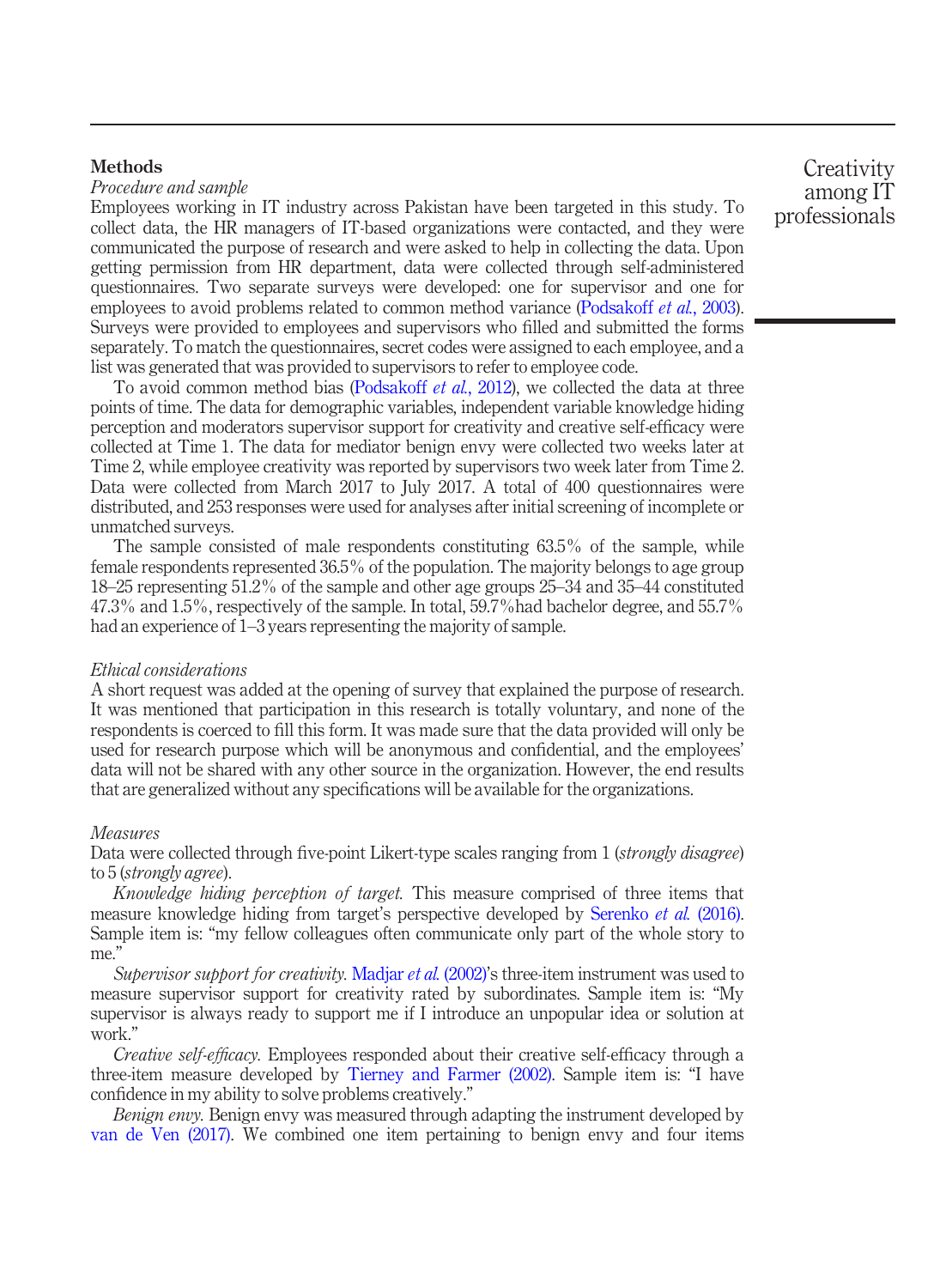measuring upward motivation which accounts for benign envy as suggested by [van de Ven](#page-17-4) [\(2017\)](#page-17-4). As per the suggestion of the author, a country where there are separate words for benign and malicious envy, one should use the first item with word used in their language for benign envy. In Pakistan, Urdu is the national language which has separate words for benign envy and malicious envy (Khan et al.[, 2017b\)](#page-15-11). Hence, we adapted the first item as "I felt benign envy toward the other for having knowledge."

All the five items were adapted by replacing "x" with "knowledge." In this instrument,  $x$ referred to something that the envied person feels that he or she is lacking. The other four items used are: "I thought about what it would be like to have the knowledge," "I wanted to have that knowledge as well," "I felt inspired to get knowledge myself," "I thought about what it would be like to have knowledge" and "I wanted to put in effort to obtain knowledge as well." This study provides the validation of this measure as well.

Employee creativity. A four-item instrument developed by [Tierney](#page-17-14) et al. (1999) was used to measure employee creativity in work. Immediate bosses were asked to rate their subordinates for creativity. A sample item is: "Identifies opportunities for new ways of dealing with work-related issues."

Studies on knowledge hiding and creativity indicate that these demographic factors may influence individual knowledge hiding and creative performance of employees ([Sung and](#page-17-15) [Choi, 2009](#page-17-15); [Wang and Noe, 2010](#page-17-16)). However, it is not advisable to automatically control the variables on the basis of previous literature only; rather, it is suggested to conduct statistical and explicit approaches to decide for control variables for accurate interpretation of results [\(Spector and Brannick, 2011](#page-17-17)). We therefore conducted one-way ANOVA tests to decide for control variables which did not yield significant results for creativity  $(p > 0.05)$ ; hence, these variables were not controlled for hypotheses testing.

#### **Results**

As the measure for benign envy has been used first time with mentioned combination suggested by [van de Ven \(2017\)](#page-17-4), we carried out exploratory factor analysis to verify the factor structure of variables. Principal component analysis was used with varimax rotation and Kaiser normalization. As expected, a total of five factors were formed for the variables knowledge hiding, benign envy, employee creativity, supervisor support and employee creative self-efficacy. The five factors constituted a total of 81.2% cumulative variance with Eigen values greater than 1. As shown in [Table 1,](#page-8-0) all the items had factor loadings ranging from 0.702 to 0.911 and hence generating a plausible factor structure.

We performed confirmatory factor analysis on all five variables of our study, and the results yielded a good model fit (chi-square/df  $= 1.919$ , TLI  $= 0.949$ , CFI  $= 0.962$ , RMSEA  $=$ 0.070). Hence, five-factor model was used for further data analyses. Moreover, we examined the psychometric properties of our data through convergent and discriminant validity [\(Hair](#page-15-17) et al.[, 2010\)](#page-15-17). As shown in [Table 1,](#page-8-0) the average value extracted (AVE) for all variables in greater than 0.5, the item loadings for all variables were also greater than 0.5 and the threshold for convergent validity is achieved (Hair *et al.*[, 2010\)](#page-15-17). Furthermore, there were no cross loadings of items and maximum shared variance for all constructs is less than AVE. [Table 2](#page-8-1) also shows that the diagonal values representing the square root of AVE are higher than interconstruct correlation hence discriminant validity is also established.

#### Descriptive statistics

[Table 2](#page-8-1) represents the mean, standard deviation, square root of AVE and correlation analysis between the variables. Results show that knowledge hiding perception is significantly and positively associated with creativity ( $r = 0.435$ ,  $p < 0.01$ ) and benign envy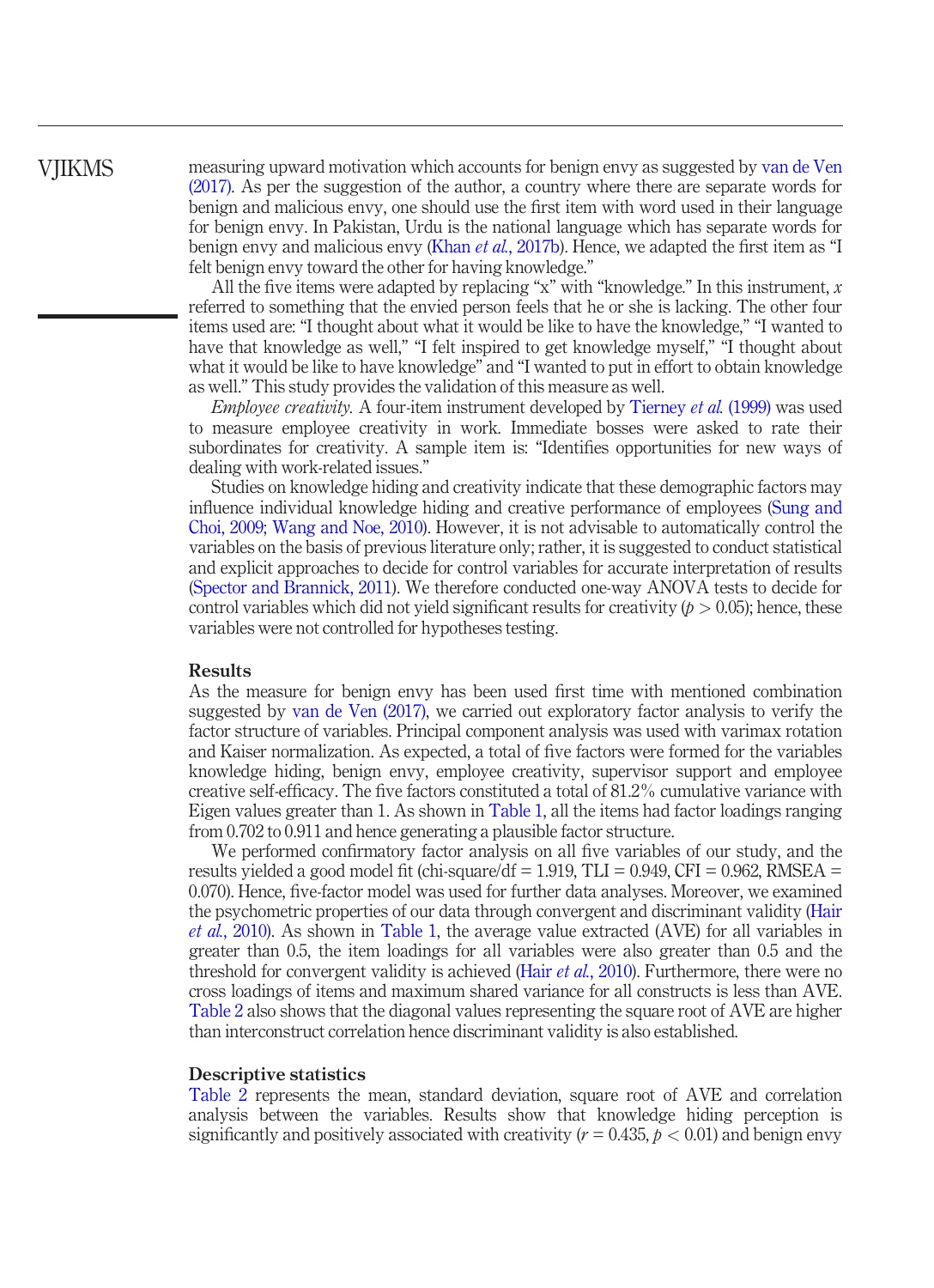| Construct items                                                                                                 | 1     | $\overline{2}$ | Factors<br>3 | 4     | 5              | CR    | AVE   | <b>MSV</b> | Creativity<br>among IT               |
|-----------------------------------------------------------------------------------------------------------------|-------|----------------|--------------|-------|----------------|-------|-------|------------|--------------------------------------|
| Target's knowledge hiding perception                                                                            |       |                |              |       |                | 0.866 | 0.684 | 0.255      | professionals                        |
| TPKH1                                                                                                           |       |                | 0.871        |       |                |       |       |            |                                      |
| TPKH <sub>2</sub>                                                                                               |       |                | 0.911        |       |                |       |       |            |                                      |
| TPKH <sub>3</sub>                                                                                               |       |                | 0.837        |       |                |       |       |            |                                      |
| Benign envy                                                                                                     |       |                |              |       |                | 0.951 | 0.794 | 0.217      |                                      |
| BE1                                                                                                             | 0.851 |                |              |       |                |       |       |            |                                      |
| BE <sub>2</sub>                                                                                                 | 0.901 |                |              |       |                |       |       |            |                                      |
| BE <sub>3</sub>                                                                                                 | 0.849 |                |              |       |                |       |       |            |                                      |
| BE4                                                                                                             | 0.881 |                |              |       |                |       |       |            |                                      |
| BE <sub>5</sub>                                                                                                 | 0.888 |                |              |       |                |       |       |            |                                      |
| Creative self-efficacy                                                                                          |       |                |              |       |                | 0.816 | 0.598 | 0.348      |                                      |
| CSE1<br>CSE <sub>2</sub>                                                                                        |       |                |              |       | 0.808<br>0.816 |       |       |            |                                      |
| CSE <sub>3</sub>                                                                                                |       |                |              |       | 0.702          |       |       |            |                                      |
| Supervisor support for creativity                                                                               |       |                |              |       |                | 0.886 | 0.721 | 0.347      |                                      |
| SSC <sub>1</sub>                                                                                                |       |                |              | 0.839 |                |       |       |            |                                      |
| SSC <sub>2</sub>                                                                                                |       |                |              | 0.876 |                |       |       |            |                                      |
| SSC <sub>3</sub>                                                                                                |       |                |              | 0.775 |                |       |       |            |                                      |
| Employee creativity                                                                                             |       |                |              |       |                | 0.910 | 0.719 | 0.348      |                                      |
| EC <sub>1</sub>                                                                                                 |       | 0.837          |              |       |                |       |       |            |                                      |
| EC <sub>2</sub>                                                                                                 |       | 0.848          |              |       |                |       |       |            |                                      |
| EC <sub>3</sub>                                                                                                 |       | 0.804          |              |       |                |       |       |            | Table 1.                             |
| EC4                                                                                                             |       | 0.765          |              |       |                |       |       |            | Reliability, validity                |
| <b>Notes:</b> $CR =$ Composite reliability; $AVE =$ Average variance extracted; $MSV =$ Maximum shared variance |       |                |              |       |                |       |       |            | and factor loadings<br>of constructs |

<span id="page-8-1"></span><span id="page-8-0"></span>

| Variable                                                                                                                                                                       | Mean      | SD.  | - 1                               | 2                                                                                                                                    | 3 | 4 | 5                                                                     | 6 | 7 | 8       | 9 |                                |
|--------------------------------------------------------------------------------------------------------------------------------------------------------------------------------|-----------|------|-----------------------------------|--------------------------------------------------------------------------------------------------------------------------------------|---|---|-----------------------------------------------------------------------|---|---|---------|---|--------------------------------|
| 1 Gender<br>2 Age<br>3 Qualification<br>4 Experience                                                                                                                           |           |      | 0.358<br>$0.227***$<br>$0.243***$ | 0.131<br>$0.609**0.257**$                                                                                                            |   |   |                                                                       |   |   |         |   |                                |
| 5 Target's KH<br>perception                                                                                                                                                    | 3.31 1.18 |      |                                   | $0.100 -0.078$ $0.052 -0.020$ $(0.827)$                                                                                              |   |   |                                                                       |   |   |         |   |                                |
| 6 Benign<br>envy                                                                                                                                                               | 3.37 1.06 |      |                                   | $0.078$ $-0.078$ $0.133$ $0.015$ $0.429^{**}$ $(0.891)$                                                                              |   |   |                                                                       |   |   |         |   |                                |
| 7 Creative self-<br>efficacy                                                                                                                                                   | 3.70      |      |                                   | $0.679$ $0.025$ $-0.047$ $0.056$                                                                                                     |   |   | $0.004$ $0.238^{**}$ $0.207^{**}$ $(0.774)$                           |   |   |         |   |                                |
| 8 Supervisor<br>support                                                                                                                                                        | 3.79      |      |                                   | $0.939 - 0.070$ $-0.184$ <sup>*</sup> $0.162$ <sup>*</sup> $0.043$ $0.253$ <sup>**</sup> $0.341$ <sup>**</sup> $0.489$ <sup>**</sup> |   |   |                                                                       |   |   | (0.849) |   |                                |
| 9 Employee<br>creativity                                                                                                                                                       | 3.64      | 1.03 |                                   | $0.110 - 0.098 0.106$                                                                                                                |   |   | $0.009$ $0.435^{**}$ $0.397^{**}$ $0.529^{**}$ $0.518^{**}$ $(0.848)$ |   |   |         |   | Table 2.<br>Means, standard    |
| <b>Notes:</b> $N = 253$ , $p' < 0.05$ ; $p'' > 0.01$ . The diagonal values in parentheses represent the squared root of<br>average variance extracted for respective construct |           |      |                                   |                                                                                                                                      |   |   |                                                                       |   |   |         |   | deviations and<br>correlations |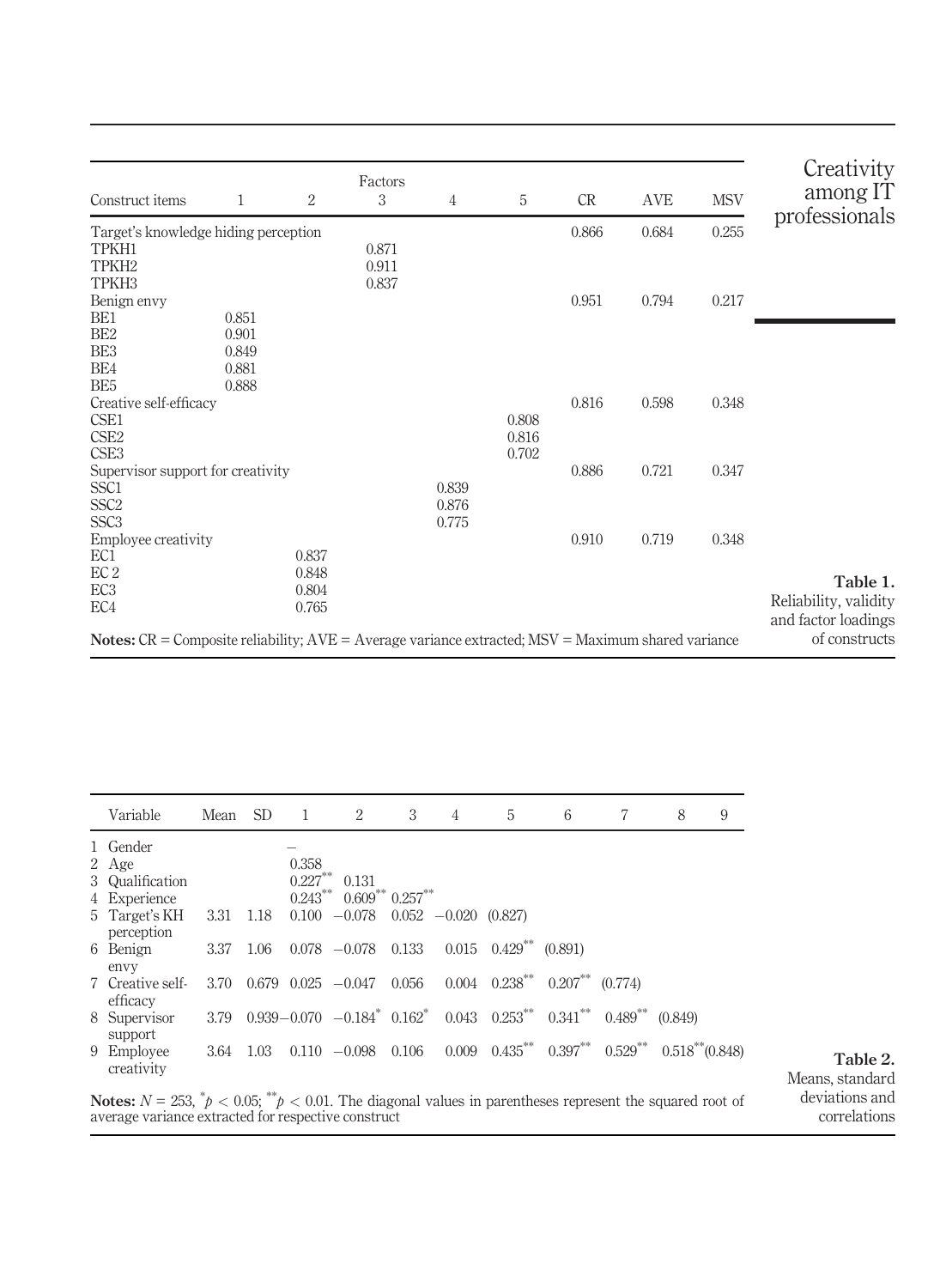$(r = 0.429, p < 0.01)$  thereby supporting H1 and 2. Moreover, benign envy is significantly and positively associated with creativity ( $r = 0.397$ ,  $p < 0.01$ ), thereby supporting H3. Significant positive correlation of creative self-efficacy ( $r = 0.529$ ,  $p < 0.01$ ) and supervisor support ( $r = 0.518$ ,  $p < 0.01$ ) is also found with creativity.

[Table 3](#page-9-0) indicates the results of linear regression analysis for H1 to H3. Results show that knowledge hiding perception of target was significantly and positively related to creativity  $(\beta = 0.435, p < 0.001)$  and benign envy  $(\beta = 0.429, p < 0.001)$ . This accepts *H1* and *H2* which predicted positive association of knowledge hiding perception of target and creativity and knowledge hiding perception of and benign envy. In addition, positive and significant effect of benign envy on creativity was found ( $\beta = 0.397$ ,  $p < 0.001$ ) which supports H3 that proposed positive association between benign envy and creativity. Hence, H3 is also accepted.

To check H4 that proposed the mediating role of benign envy between knowledge hiding perception of target and creativity, we used PROCESS macro by Hayes. As shown in [Table 4](#page-9-1), it is found that the true indirect effect of benign envy as a mediator between knowledge hiding perception of target and creativity is estimated to lie between 0.096 and 0.177 with 95% confidence interval which is significantly different from zero at  $p < 0.05$  and proves the mediation of benign envy between knowledge hiding perception of target and creativity thereby accepting H4.

To test H5, we used PROCESS macro by Hayes which uses simultaneous entry of variables instead of hierarchical entry. H5 proposed the joint moderating influence of supervisor support for creativity and target's creative self-efficacy in the relationship of knowledge hiding perception and creativity in such a way that when supervisor support for

<span id="page-9-0"></span>

|                                                     | Predictor                                                                               |            | Outcome: employee creativity<br>$R^2$ | Outcome: benign envy<br>$\Delta\!R^2$<br>$D^2$<br>ß |            |      |            |
|-----------------------------------------------------|-----------------------------------------------------------------------------------------|------------|---------------------------------------|-----------------------------------------------------|------------|------|------------|
| Table 3.<br>Direct effects among<br>study variables | ΓV<br>Target's KH perception<br>Mediator                                                | $0.435***$ | 0.189                                 | $0.189***$                                          | $0.429***$ | 0.18 | $0.180***$ |
|                                                     | Benign envy<br><b>Notes:</b> $N = 253$ ; *** $p < 0.001$ ; ** $p < 0.01$ ; * $p < 0.05$ | $0.153***$ |                                       |                                                     |            |      |            |

<span id="page-9-1"></span>

|                                                                                           |                                                                                                                                                                         |                                            |              | Bootstrap results for<br>indirect effects |                         |
|-------------------------------------------------------------------------------------------|-------------------------------------------------------------------------------------------------------------------------------------------------------------------------|--------------------------------------------|--------------|-------------------------------------------|-------------------------|
|                                                                                           | Relationship                                                                                                                                                            | β                                          |              | $LL 95\%$<br>СI                           | $\text{UL}95\%$<br>CI   |
| Table 4.<br>Mediating effects of<br>benign envy in the<br>relation between<br>target's KH | Total effect of target's KH perception on employee<br>creativity<br>Direct effect of target's KH perception on employee<br>creativity<br>Indirect effect of benign envy | $0.380**$<br>$0.284$ <sup>*</sup><br>0.096 | 6.62<br>3.60 | 0.267<br>0.162<br>0.046                   | 0.493<br>0.405<br>0.177 |
| perception and<br>employee creativity                                                     | <b>Notes:</b> $^*p < 0.05$ ; $^{**}p < 0.01$ ; number of bootstrap resamples = 5,000; LL = Lower limit; CI = Confidence<br>interval; $UL = Upper$ limit                 |                                            |              |                                           |                         |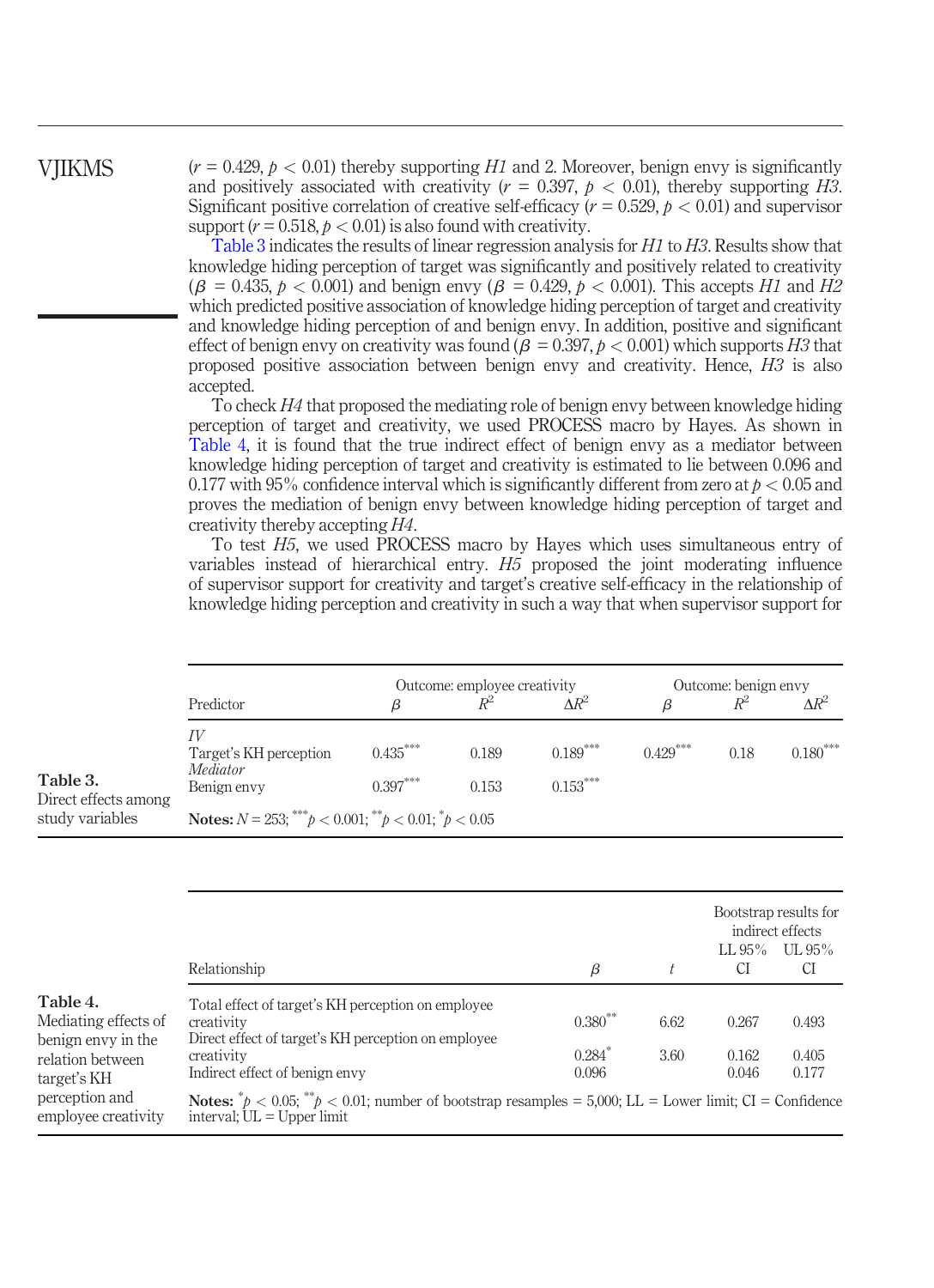creativity and employee creative self-efficacy are high, the effect of knowledge hiding perception will be weaker on employee creativity. [Table 5](#page-10-0) shows the results for this hypothesis.

It was found that the three way interaction term of knowledge hiding, supervisor support and creative self-efficacy accounted for a significant and negative effect on creativity  $(B =$  $-0.423$ ,  $p < 0.001$ ). The bootstrap values also show a significant relationship, as they do not contain a zero  $(-0.601, -0.245)$ . This provides evidence for moderation. The interaction effects were plotted at one standard deviation above and below the mean for supervisor support and creative self-efficacy. [Figures 1](#page-5-0) and [2](#page-10-1) show that under high levels of creative self-efficacy, high supervisor support diminishes the effect of knowledge hiding on creativity. However, under low level of creative self-efficacy and high supervisor support, knowledge hiding has greater effect on creativity. This provides support for  $H_2$ , thereby accepting the hypothesis [\(Figure 3](#page-11-0)).

| Predictors DV: employee creativity                                                                                                                                                                                                                    |                                                                           |                    |              |                                              |                                        |
|-------------------------------------------------------------------------------------------------------------------------------------------------------------------------------------------------------------------------------------------------------|---------------------------------------------------------------------------|--------------------|--------------|----------------------------------------------|----------------------------------------|
|                                                                                                                                                                                                                                                       | B                                                                         |                    | $\Delta R^2$ | СI                                           | LL $95\%$ UL $95\%$<br>СI              |
| Target's KH perception $\times$ supervisor support<br>Supervisor support $\times$ creative self-efficacy<br>Target's KH perception $\times$ creative self-efficacy<br>Target's KH perception $\times$ supervisor support x creative self-<br>efficacy | $-0.063$<br>$-0.287$<br>$-0.176^*$ $-2.09$<br>$-0.423***-4.68$ $0.057***$ | $-110$<br>$-0.329$ |              | $-0.176$<br>$-0.459$<br>$-0.343$<br>$-0.601$ | 0.050<br>0.015<br>$-0.010$<br>$-0.245$ |
| <b>Notes:</b> $N = 253$ ; $^*p < 0.05$ ; $^{**}p < 0.01$ ; $^{***}p < 0.001$ ; number of bootstrap resamples = 5,000; LL = Lower<br>$limit; CI = Confidence interval; UL = Upper limit$                                                               |                                                                           |                    |              |                                              |                                        |



**Notes: \*KH** = Target's knowledge hiding perception,  $CSE =$  Creative self-efficacy,  $SS =$ Supervisor support for creativity

<span id="page-10-1"></span>

**Creativity** among IT professionals

Table 5.

<span id="page-10-0"></span>Results of three way interaction effects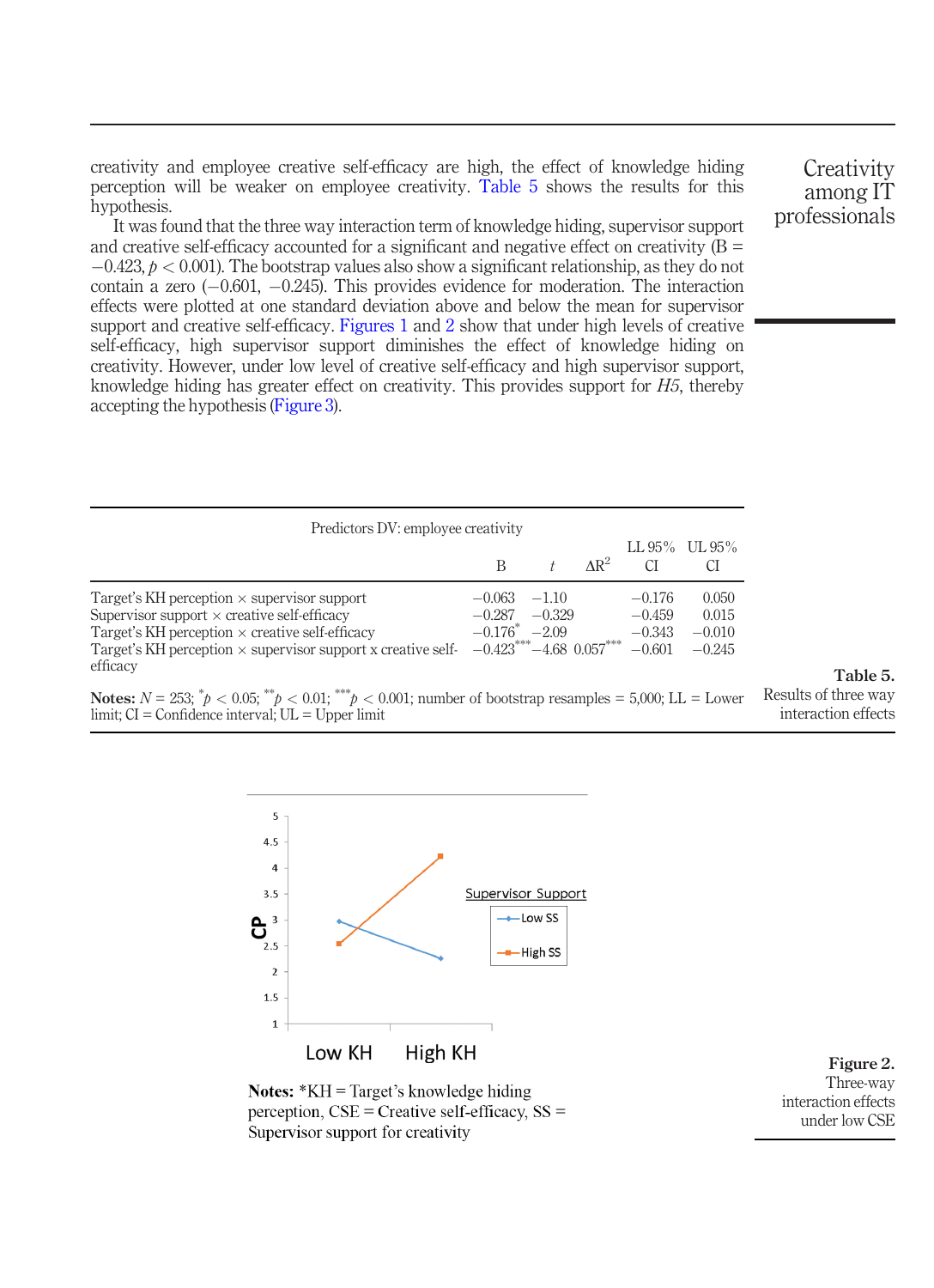

#### <span id="page-11-0"></span>**Discussion**

In the present study, we set out to investigate the phenomenon of knowledge hiding from target's perspective, its outcomes, mechanism and boundary conditions. Findings of this study reveal that that knowledge hiding perception of target facilitates creativity of the target. This implies that when an employee perceives that his or her fellow workers have more information than them but they did not share it, it develops feeling of lacking what others have. Moreover, it may develop feeling of not relying on the knowledge hider for further knowledge acquisition. The feeling of lacking the knowledge makes the target to try to explore and acquire the information from different sources. Hence, this information gap serves as a source of motivation for the targets to acquire more knowledge. This enhances their creativity. This finding is consistent with the ideas proposed by past studies which explain that when an information gap is created, and it urges the individuals to strive harder to attain that knowledge [\(Golman and Loewenstein, 2015;](#page-15-18) [Shani and Zeelenberg, 2007;](#page-17-6) [Veeravalli](#page-17-7) et al., 2019). However, this finding is contradictory to previous studies on knowledge hiding. Past studies on knowledge hiding provided evidence that knowledge hiding diminishes creativity (Cerne et al.[, 2014](#page-14-5)). However, most of these studies look at the phenomenon from knowledge hider's perspective [\(Rhee and Choi, 2016](#page-16-0)). The perception of target of knowledge hiding may be different from knowledge hider's perception [\(Bogilovi](#page-14-4)c et al.[, 2017](#page-14-4)). Also, the outcomes of knowledge hiding perception are different when seen from target's perspective. Past studies provide support that employees may react differently to knowledge hiding based on their perception toward it [\(Connelly](#page-15-1) et al., 2019). Our findings acknowledge this and provide evidence for this notion.

Another interesting finding of the current study is the underlying mechanism which provides clarification of how knowledge hiding perceptions of targets promote their creativity. This mechanism is explained through benign envy which is developed as a result of upward comparison of an individual of someone who has something better than him or her have ([Crusius](#page-15-8) et al., 2020; [van de Ven, 2017](#page-17-4); [Van de Ven](#page-17-2) et al., 2009, [2011\)](#page-17-3). As employees make knowledge requests to those who they consider having better knowledge than them, it generates an upward comparison. However, when knowledge is not provided, the target develops feelings of frustration and envy for the knowledge hider. This frustration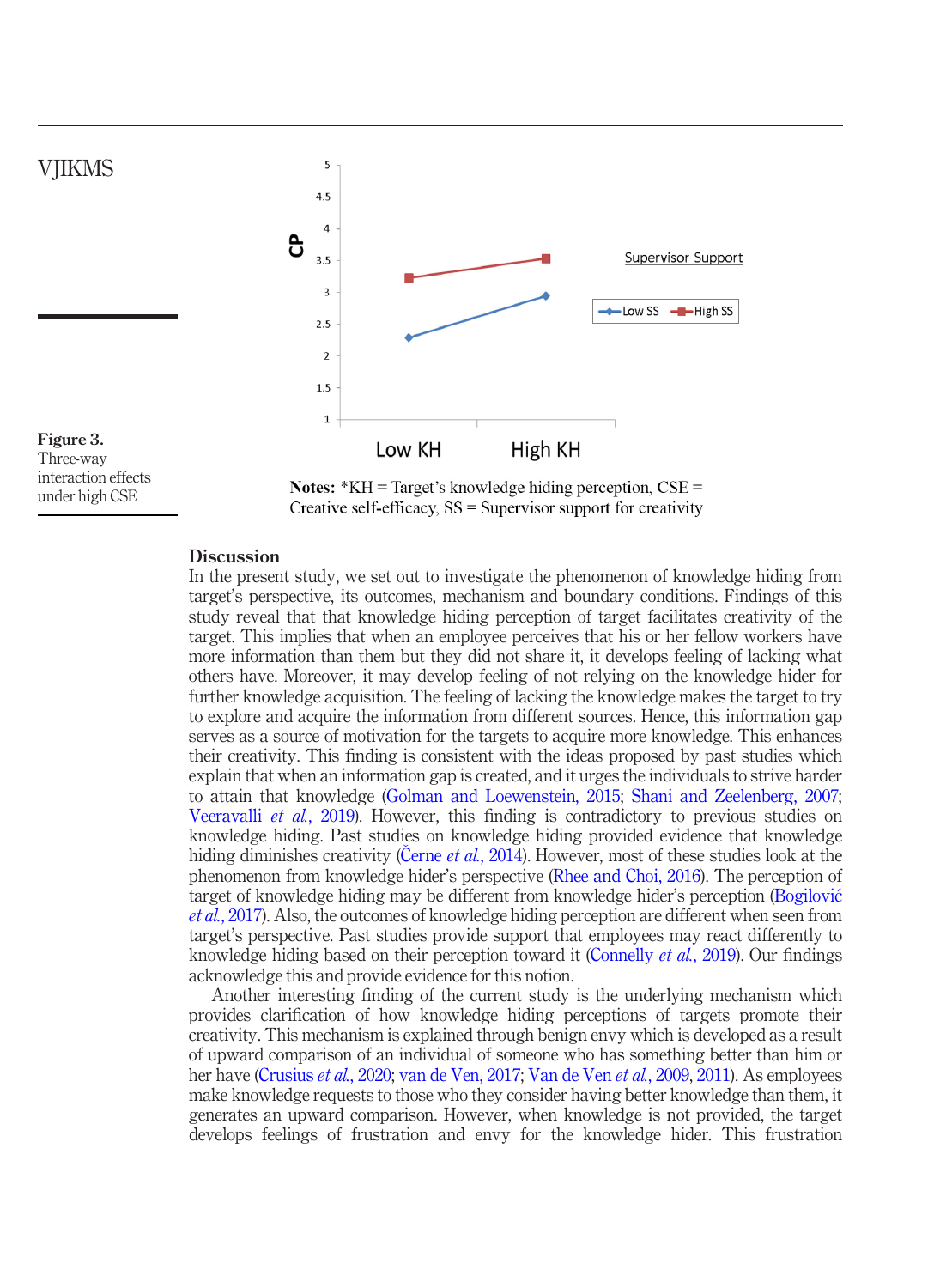generates a motivating force which allows the target to acquire more expertise and knowledge. Acquiring more knowledge helps them to boost up their creative ideas and increases their creativity. This unique mechanism has not been tested before by previous studies. However, we found support for proposing such mechanism as past studies contend that knowledge hiding activates several emotions in targets, and they react to those emotions ([Connelly and Zweig, 2015](#page-14-2); [Connelly](#page-15-2) *et al.*, 2012). Moreover, literature on benign envy provides consistent views about it as a motivating force for improved performance outcomes [\(Jafri, 2020;](#page-15-19) Khan et al.[, 2017a;](#page-15-5) [van de Ven, 2017\)](#page-17-4).

The three-way interaction effects found in the study provide insights about the conditions when knowledge hiding can exert strong influence on creativity of employees and when its effects can be mitigated. While past studies consider knowledge hiding as a negative phenomenon, it is also evident that knowledge hiding is very much prevalent in organizations as of today. The interaction effects of supervisor support and creative selfefficacy provide evidence that the effects of knowledge hiding on employees' performance outcomes such as creativity can be controlled through this interaction. More interesting is the finding that the combined effects of supervisor support and employee's creative selfefficacy mitigate the relationship of knowledge hiding and creativity. This implies that the knowledge hiding by coworkers does not affect performance outcomes of employees when they have their supervisor's support for creativity with them and have the self-belief that they are capable of producing creative solutions. This also acknowledges that a blend of support by supervisor and employee's individual characteristics has the propensity to make employees rely on other sources for knowledge rather than the knowledge hider. Hence, not depending on those coworkers who hide their knowledge and having other sources to look for information and ideas help employees in doing their tasks creatively. Also, when this support by supervisor or creative self-efficacy is missing, or less, employees depend more on coworkers for knowledge and hence are more affected by their knowledge hiding behaviors.

#### Theoretical implications

This study provides a unique research framework suggesting counterintuitive links of knowledge hiding studied from target's point of view and target's creativity. Unlike past studies, which consider knowledge hiding from hider's perspective solely [\(Bogilovi](#page-14-4)c et al., [2017;](#page-14-4) [Serenko](#page-16-14) et al., 2016), this study proposed and provided evidence that knowledge hiding seen from target's perspective has contrary implications. We extend literature on the neglected side of knowledge hiding [\(Connelly](#page-15-1) *et al.*, 2019; [Wang](#page-17-1) *et al.*, 2019) and provide room for further research in this avenue. Moreover, we specified the underlying mechanism of these probable associations through the activation of benign envy via upward comparison process [\(Salerno](#page-16-6) et al., 2019) in targets of knowledge hiding. Another unique contribution of the current study was to identify and test the three-way interaction effects of knowledge hiding, supervisor support for creativity and employee creative self-efficacy on employee creativity. This study theoretically contributes to the knowledge management literature. Specifically, it contributes to the literature of knowledge hiding outcomes with the intervention of benign envy and the interactive effects of supervisor support for creativity and employee's creative self-efficacy. This study is the first attempt to empirically validate the model of knowledge hiding from target's perspective, its outcomes, underlying psychological mechanism and conditional factors.

#### Practical implications

Organizations of today, operating in intense competition, strive to enhance creativity through designing and implementing effective knowledge management strategies.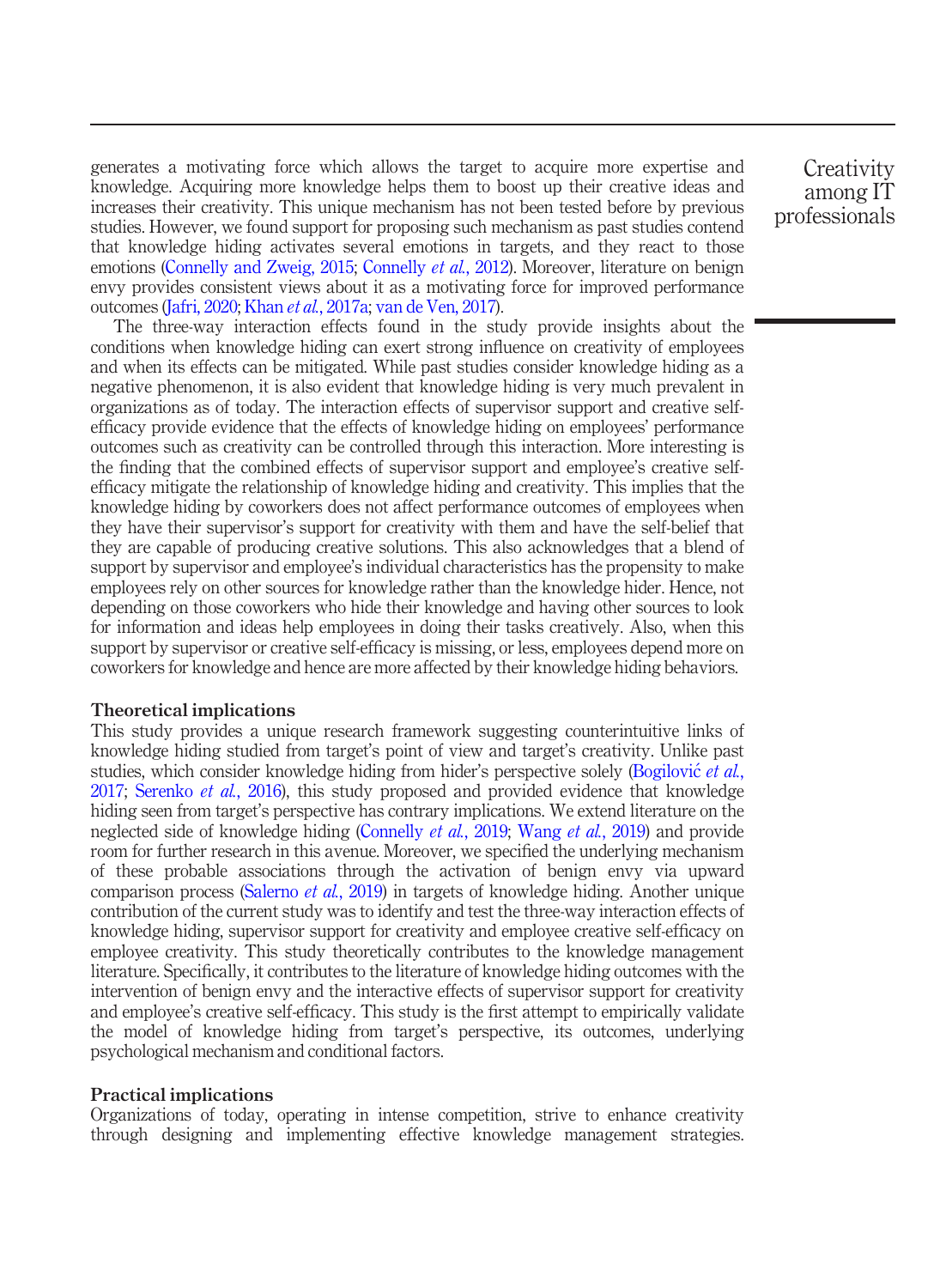Knowledge is considered to be the one of the most precious assets which helps in attaining competitive advantage. Hence, organizations look for ways to promote employee knowledge sharing behaviors [\(Naeem and Khan, 2019](#page-16-16); [Nguyen](#page-16-17) et al., 2019) and reduce knowledge hiding behaviors of employees, as a number of studies provide evidence that they have diminishing effects for performance outcomes [\(Sukumaran and Lanke, 2020;](#page-17-18) [Zhang and](#page-18-6) [Min, 2019](#page-18-6)). While knowledge exchange behaviors involve two parties, looking at the phenomenon only from hider's perspective reveals only limited side of the picture. Our study recommends knowledge decision-makers in organizations to look at target's perspective as well which provides additional insights. As knowledge hider and target may differ in their perception of knowledge concealment, target's perception of knowledge hiding can create drive in them for self-enhancement and self-improvement through acquiring knowledge from other sources and not relying on knowledge hider. It is suggested for organizations to create opportunities and resources for employees for learning. In such contexts, knowledge hiding as perceived by targets can act like a triggering and driving force toward more learning and creativity. In addition, managers must identify the contextual and personal resources that can help employees in dealing with the effects of perceived knowledge hiding. Our study explicates that resources such as supervisor support for creativity along-with self-beliefs in one's creative abilities can help in coping with the effects of knowledge hiding. Finally, we clarify that knowledge hiding is not a standalone good or bad phenomenon [\(Wang](#page-17-1) *et al.*, 2019), as there is a dark and bright side to everything. Knowledge hiding might be an irresistible phenomenon where there is high competition among employees or where the employee performance is appraised based on quality or number of their unique ideas [\(Anand](#page-14-13) et al., 2020). In such organizations, it is not necessary to mitigate target's knowledge hiding perception, as it can ignite curiosity, competition and motivation to learn. Instead, focusing on providing and facilitating the resources that can build creativity can be more practical. In short, as knowledge hiding is an all-pervading phenomenon, organizations must ensure the availability of supervisors who support and reward creative outcomes of employees and boost their confidence on their creative abilities.

#### Limitations and future directions

Apart from the imperative contributions of this study, it has several limitations. This study has examined the effects on target's perception of knowledge hiding on target's creativity. In doing so, this study has taken into account a unidimensional scale for target's knowledge hiding perception developed by [Serenko](#page-16-14) *et al.* (2016). However, other studies explain the multi-dimensional nature of knowledge hiding including three types namely evasive hiding, rationalized hiding and playing dumb which predict the outcomes differentially ([Connelly](#page-15-2) et al.[, 2012](#page-15-2); [Hernaus](#page-15-20) et al., 2019). However, these dimensions are identified from knowledge hider's perspective, and the target may not be able to differentiate among these types based on their intra-individual nature of intentional and strategic knowledge concealment. Further, the actor–observer realm suggests that knowledge hider and target may perceive and interpret the knowledge hiding intentions and behavior very differently [\(Connelly and](#page-14-2) [Zweig, 2015\)](#page-14-2); hence, it might be difficult to fit in the same knowledge hiding dimensions into the target's perspective. We suggest future researchers to explore the multidimensional nature of knowledge hiding and clarify whether its types are construed differently by targets as compared to knowledge hider.

In addition, this study tested benign envy as a dimension of envy. While there are two types of envy malicious and benign envy ([Crusius](#page-15-8) *et al.*, 2020), future studies taking into account multiple dimensions of knowledge hiding should test both benign and malicious envy as mediators of these links. It can be predicted that rational hiding may lead to benign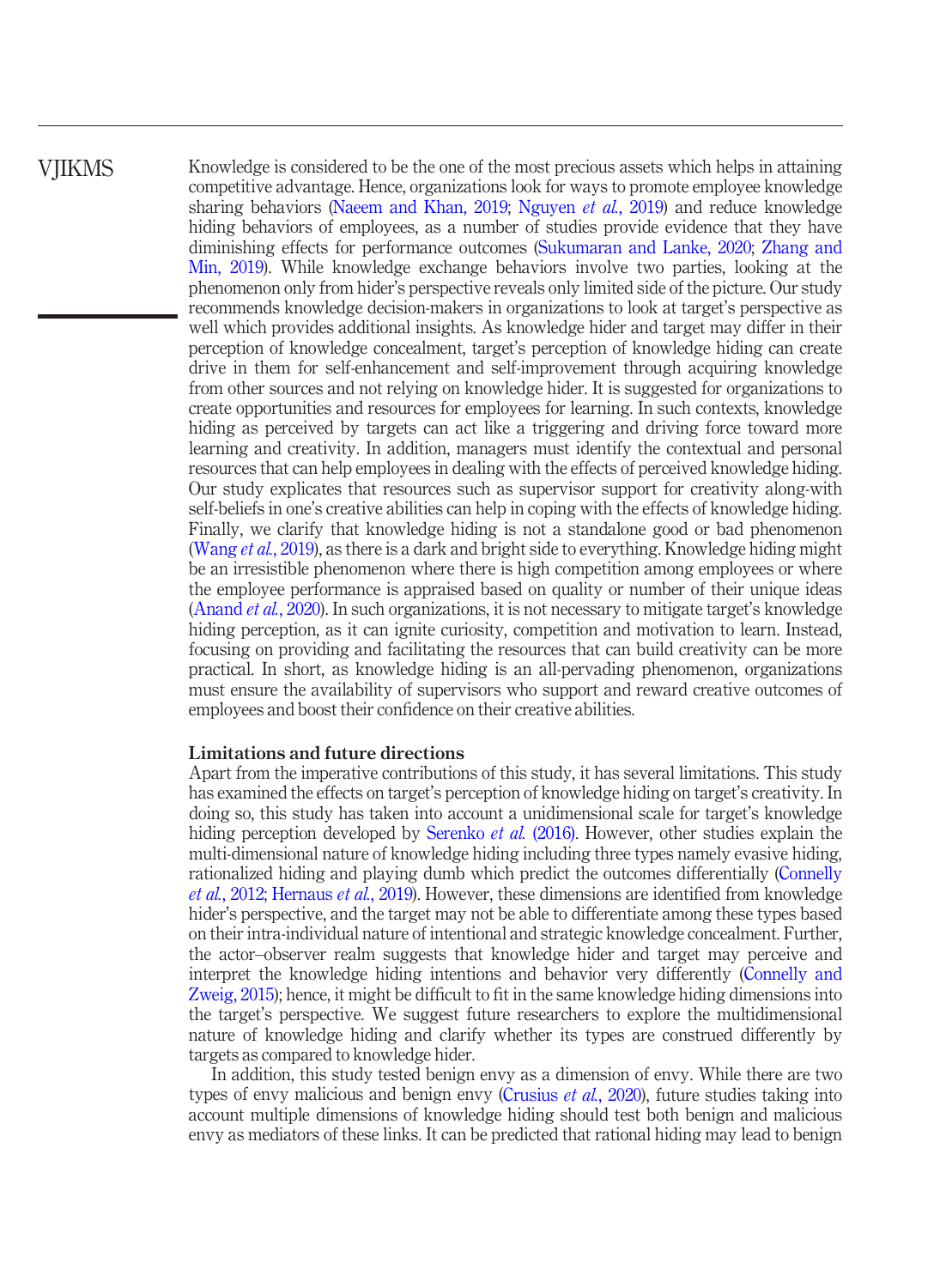envy, while evasive hiding may lead to malicious envy. Moreover, future studies should take into account the effects of target's perception of knowledge hiding on other performance outcomes such as job performance which might offer different findings. Finally, this study tested the associations at one level; however, one can identify that knowledge hiding can be examined as a multilevel phenomenon such as involving individual, dyadic (perpetratortarget), leadership and group-level[\(Connelly and Zweig, 2015;](#page-14-2) [Connelly](#page-15-2) et al., 2012). For example, a study can examine how knowledge hiding outside the group can affect individual or group level performance outcomes and what can be the role of leadership in this phenomenon.

**Creativity** among IT professionals

#### References

- <span id="page-14-8"></span>Alavi, M. and Leidner, D.E. (2001), "Knowledge management and knowledge management systems: Conceptual foundations and research issues", MIS Quarterly, Vol. 25 No. 1, pp. 107-136.
- <span id="page-14-9"></span>Aleksic, D. and Mihelic, K.K. (2018), "Why and when envy is OK: Goal orientation, feeling envied, ethical climate, and student engagement", Paper presented at the Academy of Management Proceedings.
- <span id="page-14-7"></span>Amabile, T.M. (1983), "The social psychology of creativity: a componential conceptualization", *Journal* of Personality and Social Psychology, Vol. 45 No. 2, p. 357.
- <span id="page-14-0"></span>Amabile, T.M. (1988), "A model of creativity and innovation in organizations", Research in Organizational Behavior, Vol. 36 No. 1, pp. 123-167.
- <span id="page-14-3"></span>Anand, P. and Hassan, Y. (2019), "Knowledge hiding in organizations: everything that managers need to know", Development and Learning in Organizations: An International Journal, Vol. 33 No. 6.
- <span id="page-14-13"></span>Anand, A., Centobelli, P. and Cerchione, R. (2020), "Why should I share knowledge with others? A review-based framework on events leading to knowledge hiding", Journal of Organizational Change Management, Vol. 33 No. 2.
- <span id="page-14-12"></span>Anaza, N.A. and Nowlin, E.L. (2017), "What's mine is mine: a study of salesperson knowledge withholding and hoarding behavior", Industrial Marketing Management, Vol. 64, pp. 14-24.
- <span id="page-14-10"></span>Arain, G.A., Bhatti, Z.A., Ashraf, N. and Fang, Y.-H. (2018), "Top-down knowledge hiding in organizations: an empirical study of the consequences of supervisor knowledge hiding among local and foreign workers in the middle East", Journal of Business Ethics, Vol. 164 No. 3, pp. 1-15.
- <span id="page-14-4"></span>Bogilovic, S., Cerne, M. and Škerlavaj, M. (2017), "Hiding behind a mask? Cultural intelligence, knowledge hiding, and individual and team creativity", European Journal of Work and Organizational Psychology, Vol. 26 No. 5, pp. 1-14.
- <span id="page-14-1"></span> Cerne, M., Hernaus, T., Dysvik, A. and Škerlavaj, M. (2017), "The role of multilevel synergistic interplay among team mastery climate, knowledge hiding, and job characteristics in stimulating innovative work behavior", Human Resource Management Journal, Vol. 27 No. 2, pp. 281-299.
- <span id="page-14-5"></span> Cerne, M., Nerstad, C.G., Dysvik, A. and Škerlavaj, M. (2014), "What goes around comes around: knowledge hiding, perceived motivational climate, and creativity", Academy of Management Journal, Vol. 57 No. 1, pp. 172-192.
- <span id="page-14-11"></span>Chae, H., Park, J. and Choi, J.N. (2019), "Two facets of conscientiousness and the knowledge sharing dilemmas in the workplace: contrasting moderating functions of supervisor support and coworker support", Journal of Organizational Behavior, Vol. 40 No. 4, pp. 387-399.
- <span id="page-14-6"></span>Collins, R.L. (1996), "For better or worse: the impact of upward social comparison on self-evaluations", Psychological Bulletin, Vol. 119 No. 1, p. 51.
- <span id="page-14-2"></span>Connelly, C.E. and Zweig, D. (2015), "How perpetrators and targets construe knowledge hiding in organizations", European Journal of Work and Organizational Psychology, Vol. 24 No. 3, pp. 479-489.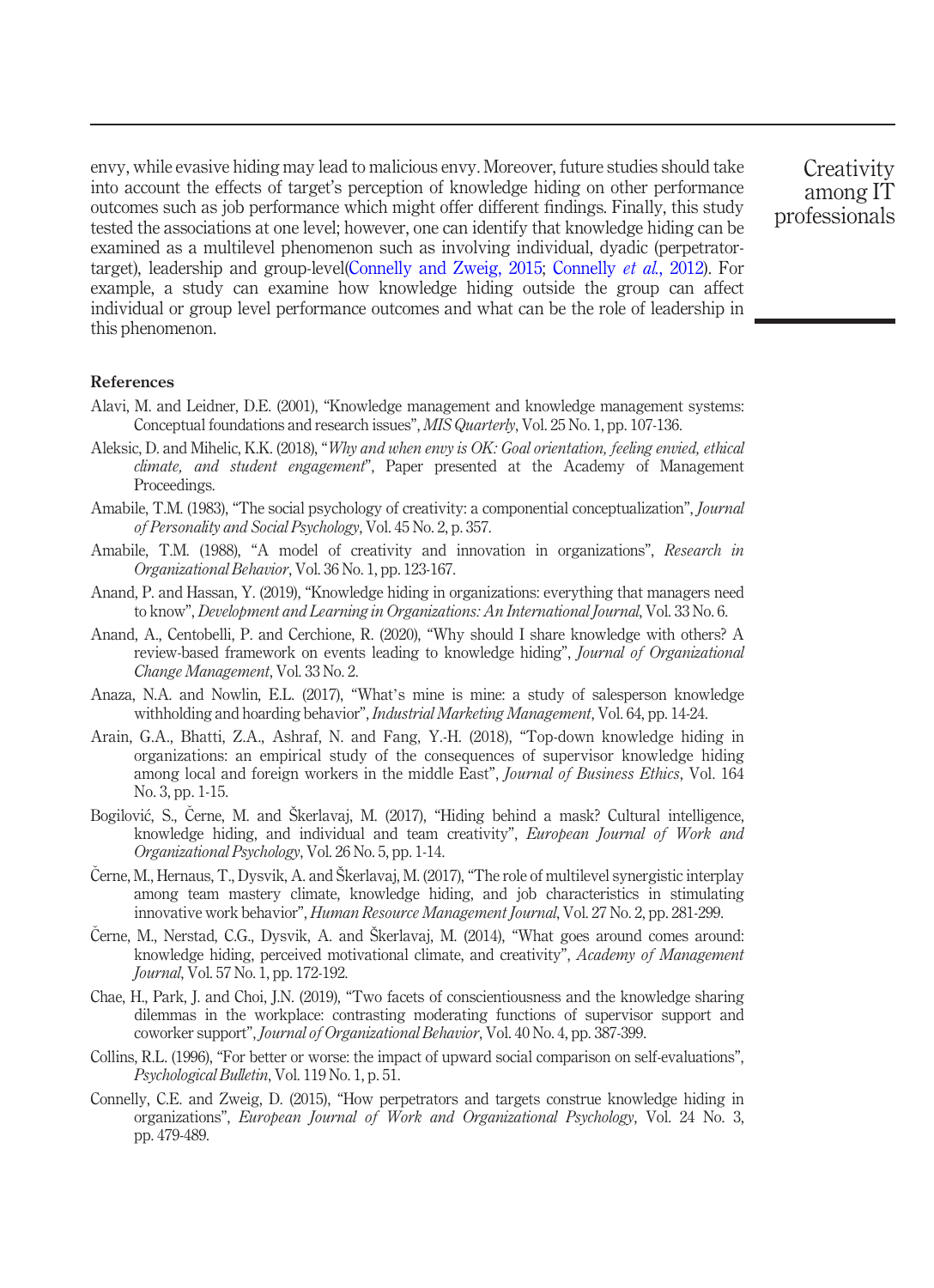- <span id="page-15-1"></span>Connelly, C.E., Cerne, M., Dysvik, A. and Škerlavaj, M. (2019), "Understanding knowledge hiding in organizations", Journal of Organizational Behavior, Vol. 40 No. 7, pp. 779-782.
- <span id="page-15-2"></span>Connelly, C.E., Zweig, D., Webster, J. and Trougakos, J.P. (2012), "Knowledge hiding in organizations", Journal of Organizational Behavior, Vol. 33 No. 1, pp. 64-88.
- <span id="page-15-8"></span>Crusius, J., Gonzalez, M.F., Lange, J. and Cohen-Charash, Y. (2020), "Envy: an adversarial review and comparison of two competing views", Emotion Review, Vol. 12 No. 1, pp. 3-21.
- <span id="page-15-9"></span>Crusius, J. and Mussweiler, T. (2012), "When people want what others have: the impulsive side of envious desire", Emotion, Vol. 12 No. 1, p. 142.
- <span id="page-15-10"></span>De Dreu, C.K., Nijstad, B.A., Bechtoldt, M.N. and Baas, M. (2011), "Group creativity and innovation: a motivated information processing perspective", Psychology of Aesthetics, Creativity, and the Arts, Vol. 5 No. 1, p. 81.
- <span id="page-15-0"></span>Dong, Y., Bartol, K.M., Zhang, Z.X. and Li, C. (2016), "Enhancing employee creativity via individual skill development and team knowledge sharing: influences of dual-focused transformational leadership", Journal of Organizational Behavior., Vol. 38 No. 3.
- <span id="page-15-15"></span>Farmer, S.M. and Tierney, P. (2017), "Considering creative self-efficacy: its current state and ideas for future inquiry", The Creative Self, Elsevier, pp. 23-47.
- <span id="page-15-6"></span>Festinger, L. (1954), "A theory of social comparison processes", *Human Relations*, Vol. 7 No. 2, pp. 117-140.
- <span id="page-15-3"></span>Fong, P.S., Men, C., Luo, J. and Jia, R. (2018), "Knowledge hiding and team creativity: the contingent role of task interdependence", Management Decision., Vol. 56 No. 2.
- <span id="page-15-7"></span>Ford, D.P. and Staples, S. (2010), "Are full and partial knowledge sharing the same?", Journal of Knowledge Management, Vol. 14 No. 3, pp. 394-409.
- <span id="page-15-13"></span>George, J.M. and Zhou, J. (2007), "Dual tuning in a supportive context: joint contributions of positive mood, negative mood, and supervisory behaviors to employee creativity", Academy of Management Journal, Vol. 50 No. 3, pp. 605-622.
- <span id="page-15-18"></span>Golman, R. and Loewenstein, G. (2015),"Curiosity, information gaps, and the utility of knowledge".
- <span id="page-15-17"></span>Hair, J., Black, W.C., Babin, B.J. and Anderson, R.E. (2010), Multivariate Data Analysis: International Version, Pearson, NJ.
- <span id="page-15-20"></span>Hernaus, T., Cerne, M., Connelly, C., Vokic, N.P. and Škerlavaj, M. (2019), "Evasive knowledge hiding in academia: when competitive individuals are asked to collaborate", *Journal of Knowledge* Management, Vol. 23 No. 4.
- <span id="page-15-4"></span>Holten, A.-L., Holten, A.-L., Robert Hancock, G., Robert Hancock, G., Persson, R., Persson, R., ... Høgh, A. (2016), "Knowledge hoarding: antecedent or consequent of negative acts? The mediating role of trust and justice", Journal of Knowledge Management, Vol. 20 No. 2, pp. 215-229.
- <span id="page-15-12"></span>Ivcevic, Z., Moeller, J., Menges, J. and Brackett, M. (2020), "Supervisor emotionally intelligent behavior and employee creativity", The Journal of Creative Behavior.
- <span id="page-15-19"></span>Jafri, M.H. (2020), "Moderating role of self-efficacy on benign envy – employee engagement relationship", Business Perspectives and Research, pp. 2278533719887454.
- <span id="page-15-16"></span>Jiang, W. and Gu, Q. (2017), "Leader creativity expectations motivate employee creativity: a moderated mediation examination", The International Journal of Human Resource Management, Vol. 28 No. 5, pp. 724-749.
- <span id="page-15-5"></span>Khan, A.K., Bell, C.M. and Quratulain, S. (2017a), "The two faces of envy: perceived opportunity to perform as a moderator of envy manifestation", Personnel Review, Vol. 46 No. 3.
- <span id="page-15-11"></span>Khan, A.K., Bell, C.M. and Quratulain, S. (2017b), "The two faces of envy: perceived opportunity to perform as a moderator of envy manifestation", Personnel Review, Vol. 46 No. 3.
- <span id="page-15-14"></span>Kim, S.L. (2019), "The interaction effects of proactive personality and empowering leadership and close monitoring behaviour on creativity", Creativity and Innovation Management, Vol. 28 No. 2, pp. 230-239.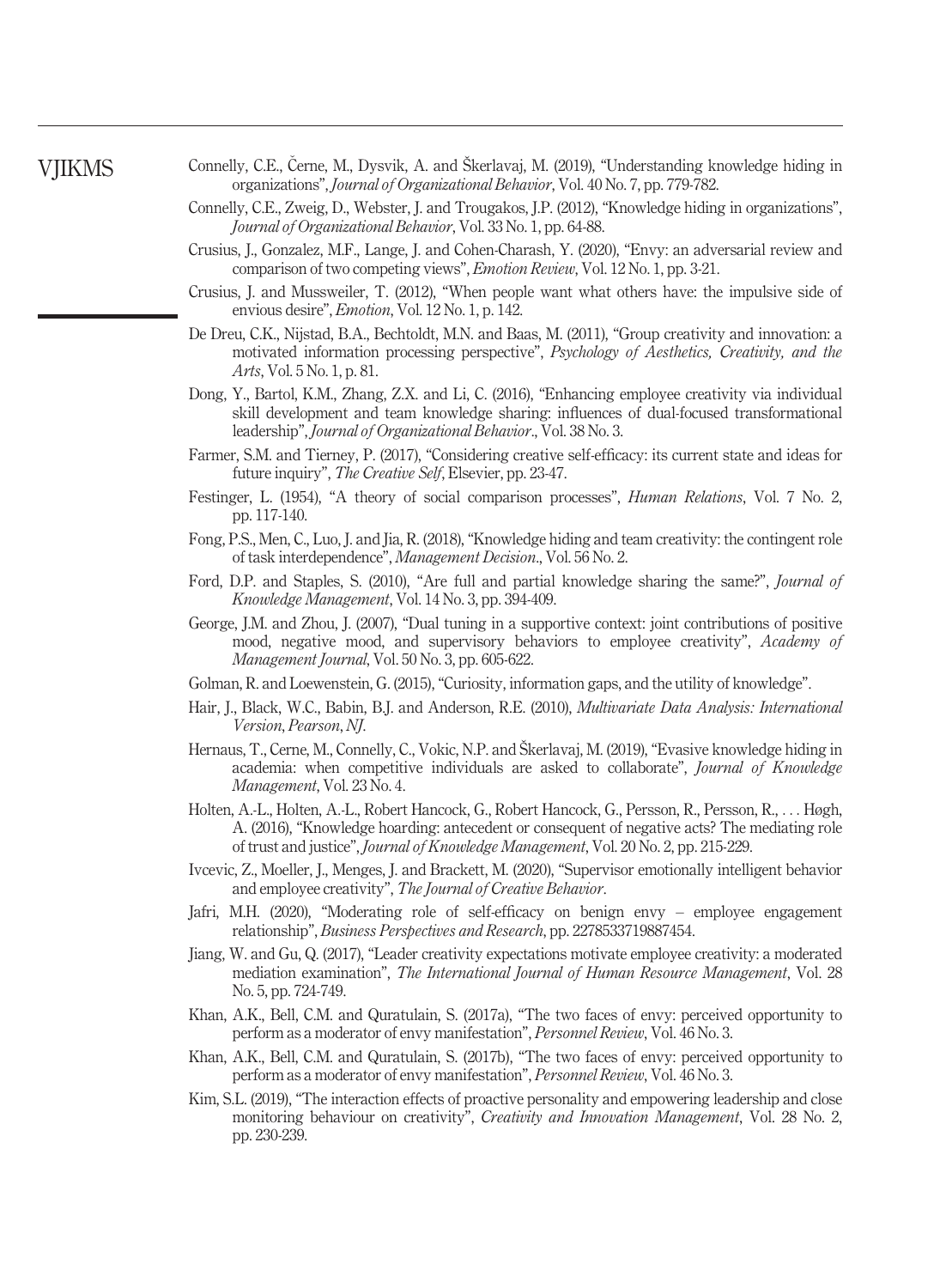- <span id="page-16-3"></span>Kremer, H., Villamor, I. and Aguinis, H. (2019), "Innovation leadership: best-practice recommendations for promoting employee creativity, voice, and knowledge sharing", Business Horizons, Vol. 62 No. 1, pp. 65-74.
- <span id="page-16-9"></span>Kwon, M., Han, Y. and Nam, M. (2017), "Envy takes you further: the influence of benign envy on risk taking", Social Behavior and Personality: An International Journal, Vol. 45 No. 1, pp. 39-50.
- <span id="page-16-7"></span>Lange, J. and Crusius, J. (2015), "Dispositional envy revisited: unraveling the motivational dynamics of benign and malicious envy", Personality and Social Psychology Bulletin, Vol. 41 No. 2, pp. 284-294.
- <span id="page-16-8"></span>Lee, K. and Duffy, M.K. (2019), "A functional model of workplace envy and job performance: when do employees capitalize on envy by learning from envied targets?", Academy of Management Journal, Vol. 62 No. 4, pp. 1085-1110.
- <span id="page-16-5"></span>Loewenstein, G. (1994), "The psychology of curiosity: a review and reinterpretation", *Psychological* Bulletin, Vol. 116 No. 1, pp. 75.
- <span id="page-16-15"></span>Madjar, N., Oldham, G.R. and Pratt, M.G. (2002), "There's no place like home? The contributions of work and nonwork creativity support to employees' creative performance", Academy of Management Journal, Vol. 45 No. 4, pp. 757-767.
- <span id="page-16-10"></span>Mannucci, P.V. and Yong, K. (2018), "The differential impact of knowledge depth and knowledge breadth on creativity over individual careers", Academy of Management Journal, Vol. 61 No. 5, pp. 1741-1763.
- <span id="page-16-4"></span>Men, C., Fong, P.S., Luo, J., Zhong, J. and Huo, W. (2019), "When and how knowledge sharing benefits team creativity: the importance of cognitive team diversity", Journal of Management and Organization, Vol. 25 No. 6, pp. 807-824.
- <span id="page-16-16"></span>Naeem, M. and Khan, M.J. (2019), "Do social networking applications support the antecedents of knowledge sharing practices?", VINE Journal of Information and Knowledge Management Systems., Vol. 49 No. 4.
- <span id="page-16-17"></span>Nguyen, T.-M., Nham, P.T. and Hoang, V.-N. (2019), "The theory of planned behavior and knowledge sharing: a systematic review and meta-analytic structural equation modelling", VINE Journal of Information and Knowledge Management Systems, Vol. 49 No. 1, pp. 76-94.
- <span id="page-16-2"></span>Oldham, G.R. (2003), "Stimulating and supporting creativity in organizations", Managing Knowledge for Sustained Competitive Advantage, pp. 243-273.
- <span id="page-16-12"></span>Podsakoff, P.M., MacKenzie, S.B., Lee, J.Y. and Podsakoff, N.P. (2003), "Common method biases in behavioral research: a critical review of the literature and recommended remedies", *Journal of* Applied Psychology, Vol. 88 No. 5, p. 879.
- <span id="page-16-13"></span>Podsakoff, P.M., MacKenzie, S.B. and Podsakoff, N.P. (2012), "Sources of method bias in social science research and recommendations on how to control it", *Annual Review of Psychology*, Vol. 63 No. 1, pp. 539-569.
- <span id="page-16-0"></span>Rhee, Y.W. and Choi, J.N. (2016), "Knowledge management behavior and individual creativity: goal orientations as antecedents and in-group social status as moderating contingency", Journal of Organizational Behavior, Vol. 38 No. 6.
- <span id="page-16-6"></span>Salerno, A., Laran, J. and Janiszewski, C. (2019), "The bad can be good: when benign and malicious envy motivate goal pursuit", Journal of Consumer Research, Vol. 46 No. 2, pp. 388-405.
- <span id="page-16-1"></span>Serenko, A. and Bontis, N. (2016), "Understanding counterproductive knowledge behavior: antecedents and consequences of intra-organizational knowledge hiding", Journal of Knowledge Management, Vol. 20 No. 6.
- <span id="page-16-14"></span>Serenko, A., Serenko, A., Bontis, N. and Bontis, N. (2016), "Understanding counterproductive knowledge behavior: antecedents and consequences of intra-organizational knowledge hiding", Journal of Knowledge Management, Vol. 20 No. 6, pp. 1199-1224.
- <span id="page-16-11"></span>Shalley, C.E. and Gilson, L.L. (2004), "What leaders need to know: a review of social and contextual factors that can foster or hinder creativity", The Leadership Quarterly, Vol. 15 No. 1, pp. 33-53.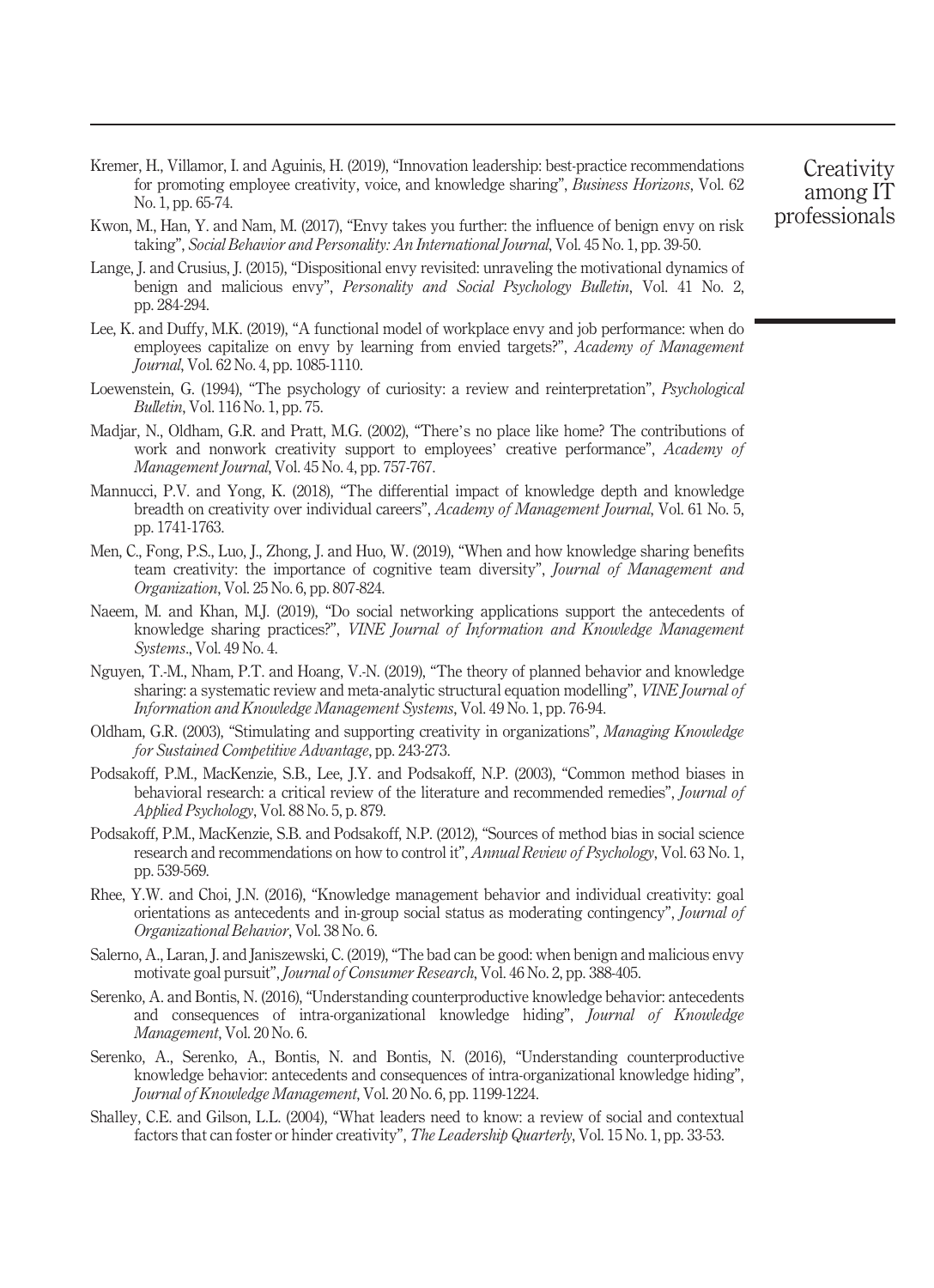- <span id="page-17-18"></span><span id="page-17-17"></span><span id="page-17-16"></span><span id="page-17-15"></span><span id="page-17-14"></span><span id="page-17-13"></span><span id="page-17-12"></span><span id="page-17-11"></span><span id="page-17-10"></span><span id="page-17-9"></span><span id="page-17-8"></span><span id="page-17-7"></span><span id="page-17-6"></span><span id="page-17-5"></span><span id="page-17-4"></span><span id="page-17-3"></span><span id="page-17-2"></span><span id="page-17-1"></span><span id="page-17-0"></span>Shalley, C.E., Zhou, J. and Oldham, G.R. (2004), "The effects of personal and contextual characteristics on creativity: where should we go from here?", Journal of Management, Vol. 30 No. 6, pp. 933-958.
	- Shani, Y. and Zeelenberg, M. (2007), "When and why do we want to know? How experienced regret promotes post-decision information search", Journal of Behavioral Decision Making, Vol. 20 No. 3, pp. 207-222.
	- Smallets, S., Streamer, L., Kondrak, C.L. and Seery, M.D. (2016), "Bringing you down versus bringing me up: discrepant versus congruent high explicit self-esteem differentially predict malicious and benign envy", Personality and Individual Differences, Vol. 94, pp. 173-179.
	- Spector, P.E. and Brannick, M.T. (2011), "Methodological urban legends: the misuse of statistical control variables", Organizational Research Methods, Vol. 14 No. 2, pp. 287-305.
	- Sukumaran, R. and Lanke, P. (2020), "Un-hiding" knowledge in organizations: the role of climate for innovation, social exchange and social identification", Development and Learning in Organizations: An International Journal.
	- Sung, S.Y. and Choi, J.N. (2009), "Do big five personality factors affect individual creativity? The moderating role of extrinsic motivation", Social Behavior and Personality: An International Journal, Vol. 37 No. 7, pp. 941-956.
	- Thuan, L.C. (2020), "The role of supervisor knowledge sharing behavior in stimulating subordinate creativity", VINE Journal of Information and Knowledge Management Systems.
	- Tierney, P. and Farmer, S.M. (2002), "Creative self-efficacy: its potential antecedents and relationship to creative performance", Academy of Management Journal, Vol. 45 No. 6, pp. 1137-1148.
	- Tierney, P. and Farmer, S.M. (2004), "The Pygmalion process and employee creativity", Journal of Management, Vol. 30 No. 3, pp. 413-432.
	- Tierney, P., Farmer, S.M. and Graen, G.B. (1999), "An examination of leadership and employee creativity: the relevance of traits and relationships", Personnel Psychology, Vol. 52 No. 3, pp. 591-620.
	- Tu, Y., Lu, X., Choi, J.N. and Guo, W. (2019), "Ethical leadership and team-level creativity: mediation of psychological safety climate and moderation of supervisor support for creativity", Journal of Business Ethics, Vol. 159 No. 2, pp. 551-565.
	- van de Ven, N. (2017), "Envy and admiration: emotion and motivation following upward social comparison", Cognition and Emotion, Vol. 31 No. 1, pp. 193-200.
	- Van de Ven, N., Zeelenberg, M. and Pieters, R. (2009), "Leveling up and down: the experiences of benign and malicious envy", Emotion, Vol. 9 No. 3, pp. 419.
	- Van de Ven, N., Zeelenberg, M. and Pieters, R. (2011), "Why envy outperforms admiration", Personality and Social Psychology Bulletin, Vol. 37 No. 6, pp. 784-795.
	- van Ginkel, W.P. and van Knippenberg, D. (2009), "Knowledge about the distribution of information and group decision making: when and why does it work?", Organizational Behavior and Human Decision Processes, Vol. 108 No. 2, pp. 218-229.
	- Veeravalli, S., Venkatraman, V. and Hariharan, M. (2019), "Why do people seek knowledge? Tracing factors that affect knowledge seeking intention", VINE Journal of Information and Knowledge Management Systems, Vol. 50 No. 2.
	- Wang, S. and Noe, R.A. (2010), "Knowledge sharing: a review and directions for future research", Human Resource Management Review, Vol. 20 No. 2, pp. 115-131.
	- Wang, Y., Han, M.S., Xiang, D. and Hampson, D.P. (2019), "The double-edged effects of perceived knowledge hiding: empirical evidence from the sales context", Journal of Knowledge Management, Vol. 23 No. 2.
	- Werner, K. and Dickson, G. (2018), "Coworker knowledge sharing and peer learning among elite footballers: insights from German Bundesliga players", Sport Management Review, Vol. 21 No. 5, pp. 596-611.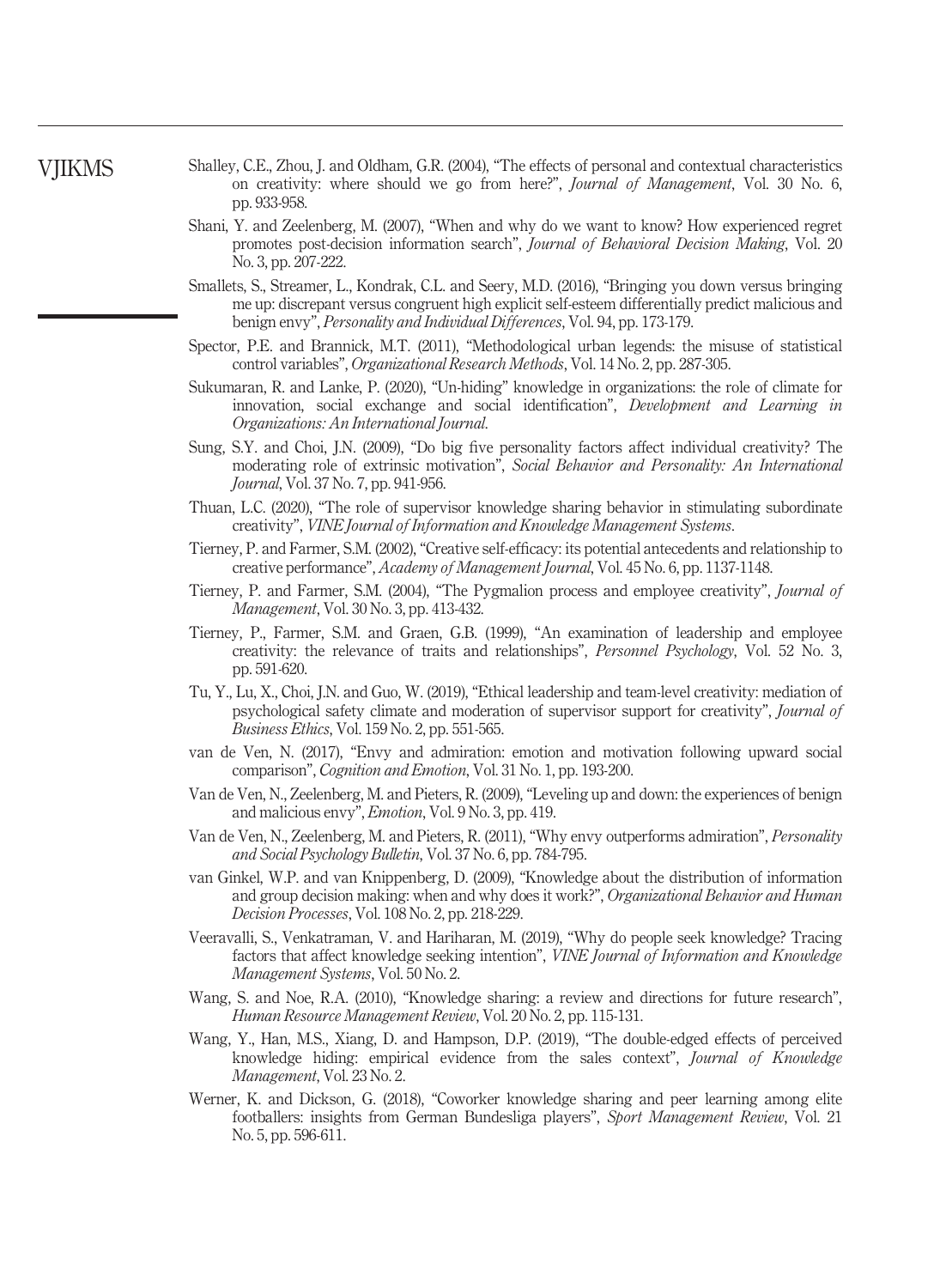- <span id="page-18-3"></span>Wilson, T.D. and Gilbert, D.T. (2005), "Affective forecasting knowing what to want", Current Directions in Psychological Science, Vol. 14 No. 3, pp. 131-134.
- <span id="page-18-0"></span>Woodman, R.W. and Schoenfeldt, L.F. (1990), "An interactionist model of creative behavior", The Journal of Creative Behavior, Vol. 24 No. 1, pp. 10-20.
- <span id="page-18-1"></span>Woodman, R.W., Sawyer, J.E. and Griffin, R.W. (1993), "Toward a theory of organizational creativity", The Academy of Management Review, Vol. 18 No. 2, pp. 293-321.
- <span id="page-18-4"></span>Zhang, X. and Bartol, K.M. (2010a), "The influence of creative process engagement on employee creative performance and overall job performance: a curvilinear assessment", Journal of Applied Psychology, Vol. 95 No. 5, p. 862.
- <span id="page-18-5"></span>Zhang, X. and Bartol, K.M. (2010b), "Linking empowering leadership and employee creativity: the influence of psychological empowerment, intrinsic motivation, and creative process engagement", Academy of Management Journal, Vol. 53 No. 1, pp. 107-128.
- <span id="page-18-6"></span>Zhang, Z. and Min, M. (2019), "The negative consequences of knowledge hiding in NPD project teams: the roles of project work attributes", International Journal of Project Management, Vol. 37 No. 2, pp. 225-238.
- <span id="page-18-2"></span>Zhou, J. and Shalley, C.E. (2008), "Expanding the scope and impact of organizational creativity research", Handbook of Organizational Creativity, Vol. 28, pp. 125-147.

#### Further readings

Kang, M.J., Hsu, M., Krajbich, I.M., Loewenstein, G., McClure, S.M., Wang, J.T.Y. and Camerer, C.F. (2006), "The hunger for knowledge: neural correlates of curiosity", Manuscript, Division of Humanities and Social Sciences, CA Institute of Technology.

#### Appendix. Questionnaire

Target's perception of knowledge hiding: Please rate the following statements for your coworker(s) when you request them for some knowledge.

TPKH1: My fellow colleagues often communicate only part of the whole story to me.

TPKH2: My fellow colleagues often twist the facts to suit their needs when communicating with me.

TPKH3: My fellow colleagues often leave out pertinent information or facts when communicating with me.

Benign envy: Recall a situation in which you think your coworker(s) had better knowledge than you. Please indicate how you thought and felt in that situation.

BE1:I felt benign envy (rashk) toward the other for having knowledge.

BE2:I wanted to have that knowledge as well.

BE3:I felt inspired to get knowledge myself.

BE4:I thought about what it would be like to have knowledge.

BE5:I wanted to put in effort to obtain knowledge as well.

Creative self-efficacy: Please rate the following statements for yourself.

CSE1:I have confidence in my ability to solve problems creatively.

CSE2:I feel that I am good at generating novel ideas.

CSE3:I have a skill/tendency for further developing the ideas of others

Supervisor support for creativity: Please rate the following statements for your supervisor.

SSC1:My supervisor discusses with me my work-related ideas in order to improve them.

SSC2:My supervisor gives me useful feedback about my ideas concerning the workplace.

SSC3:My supervisor is always ready to support me if I introduce an unpopular idea or solution at work.